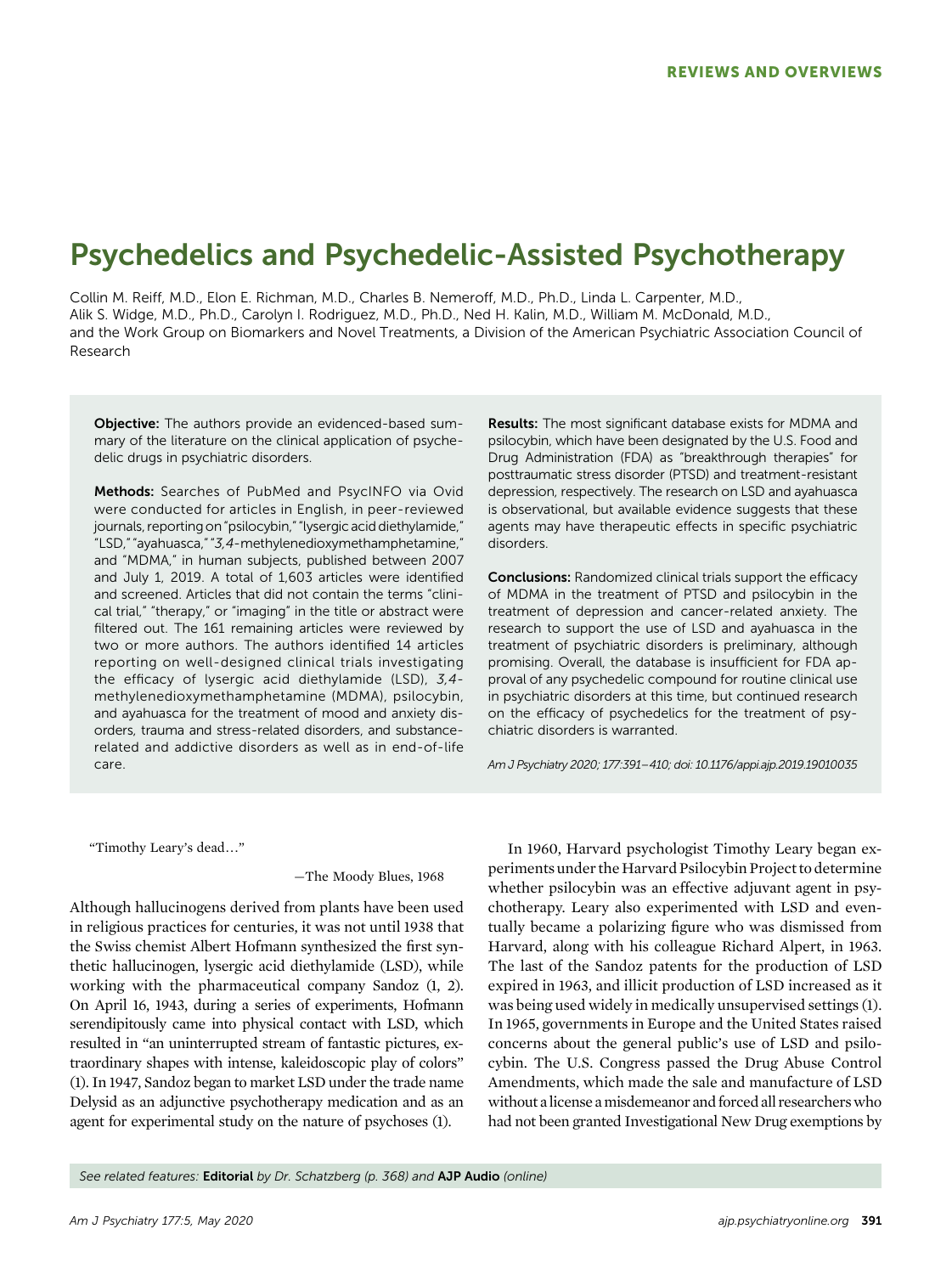the U.S. Food and Drug Administration (FDA) to relinquish their supplies of LSD (1). Clinical experimentation and research with psychedelics consequently decreased and were ultimately halted by the Controlled Substances Act of the Comprehensive Drug Abuse Prevention and Control Act of 1970.

Although Timothy Leary died in 1996, the lyrics by Ray Thomas of the Moody Blues almost three decades earlier were prescient: psychedelic research was indeed dead after the passage of the Controlled Substances Act. The following year, President Richard Nixon declared the "War on Drugs," and much of the experimentation in psychedelics moved underground in counterculture movements that spread across the United States and Europe.

Over the course of the past decade, there has been a resurgence of research on the potential therapeutic benefits of psychedelic compounds, with the number of published review articles and clinical trial reports steadily increasing. Research on these compounds has been supported by diverse organizations ranging from the United Kingdom Medical Research Council, a nationally funded health agency, to the Multidisciplinary Association for Psychedelic Studies (MAPS), a nonprofit organization that was founded in 1986 to increase the knowledge base of psychedelic substances. Additional support has come from the Heffter Research Institute, a nonprofit scientific organization founded in 1993 that promotes research with the classic hallucinogens and related compounds, and the Beckley Foundation, a U.K.-based research and nongovernmental organization focused on pioneering psychedelic research and evidence-based drug policy reform. These organizations have helped fund many pivotal trials and often work with regulatory agencies, including the FDA and the European Medicines Agency, to ensure that studies conform to the requisite regulatory guidelines for eventual approval of clinical use. Contemporary psychedelic drug research has been conducted at leading academic research universities around the world, including Johns Hopkins University, New York University, University of California, Los Angeles, Imperial College London, University of Zurich, and University of Basel. Recently, Johns Hopkins University and Imperial College London established centers for psychedelic research, which aim to investigate the effects of psychedelic drugs on the mind, the brain, and psychiatric disorders.

The U.S. Drug Enforcement Administration (DEA) currently classifies LSD, ayahuasca, psilocybin, and 3,4-methylenedioxymethamphetamine (MDMA) as Schedule I substances, reflecting a lack of any accepted medical use or safety data and their potential for abuse. This review is intended to summarize the evidence base, including all of the available research in the scientific literature, for the safety and efficacy of psychedelic compounds in the treatment of psychiatric disorders.

## METHODS

Searches were conducted of PubMed and PsycINFO via Ovid for English-language articles in peer-reviewed journals reporting on "psilocybin," "lysergic acid diethylamide," "LSD," "ayahuasca," "3,4-methylenedioxymethamphetamine," and "MDMA," in human subjects, for publication dates from January 1, 2007, through July 1, 2019.Wechose to focus the review on these four compounds because they have recently received notable media coverage for their therapeutic potential (3–5). A total of 1,603 articles were identified and screened. Articles that did not contain the terms "clinical trial," "therapy," or "imaging" in the title or abstract were filtered out, resulting in a total of 161 articles for further review. To achieve a comprehensive summary of relevant clinical findings, our summary was not limited to these randomized clinical trials but also included open-label trials and investigations in healthy volunteers. We identified 14 articles reporting on well-designed clinical trials investigating the efficacy of LSD, MDMA, psilocybin, and ayahuasca for use in the treatment of mood and anxiety disorders, trauma- and stress-related disorders, and substance use disorders as well as for end-of-life care. Methodological strengths and limitations of studies evaluating the use of psychedelics in psychiatric disorders were identified and are summarized below for each drug. The review has been supplemented with information from texts on the history of the use of psychedelics in psychiatry and information on clinical techniques used in studies, such as psychedelic psychotherapy. Information about ongoing or planned clinical trials has been included with ClinicalTrials.gov registration information. The methodology flow chart is presented in the online supplement.

## PSYCHEDELIC COMPOUNDS

The psychedelics can be divided into four classes based on their pharmacological profiles and chemical structures: classic psychedelics (serotonin 2A [5-HT<sub>2A</sub>] receptor agonists), empathogens or entactogens (mixed serotonin and dopamine reuptake inhibitors and releasers), dissociative anesthetic agents (N-methyl-D-aspartate [NMDA] antagonists), and atypical hallucinogens, which affect multiple neurotransmitter systems (6). In this review we discuss three classic psychedelics (LSD, psilocybin, and ayahuasca) and one entactogen (MDMA) in detail. The dissociative anesthetic ketamine has been the subject of previous publications from the American Psychiatric Association Work Group on Biomarkers and Novel Treatments (7, 8) and will be compared and contrasted with these compounds in the section comparing the psychedelic compounds later in the review.

#### Psilocybin

Psilocybin is a plant alkaloid derived from tryptamine precursors and found in a variety of mushroom species (9). It has been used by native peoples of Central and South America within a sacramental context for centuries to facilitate spiritual experiences (10). In the 1950s, psychedelic mushrooms were introduced to Western culture when amateur mycologist R. Gordon Wasson and his wife, pediatrician Valentina Wasson, published a story in Life magazine describing their experience with psilocybin during participation in aMazatecan ceremonyinMexico. The psychoactive compounds psilocybin and psilocin were first isolated from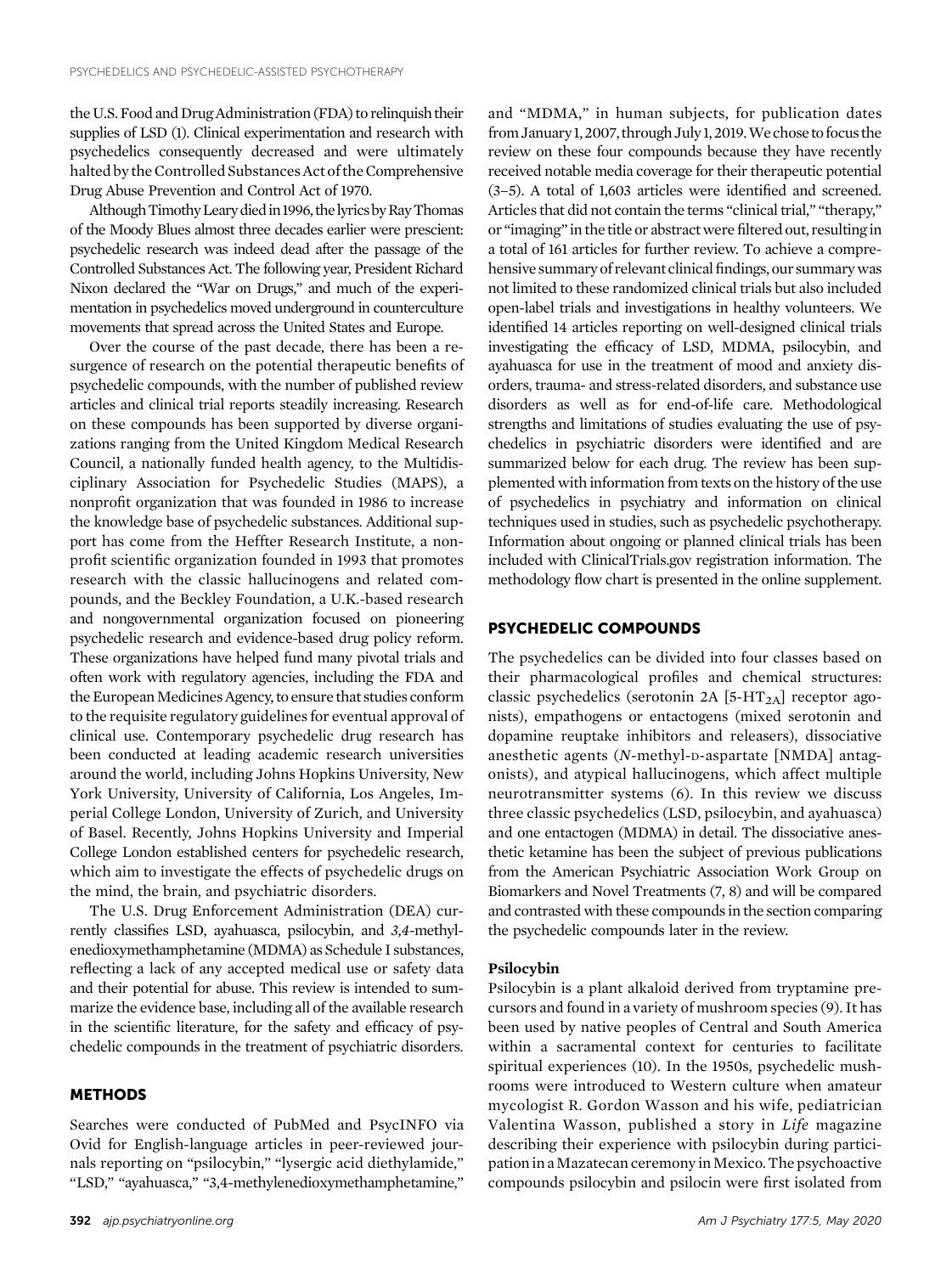the mushroom species Psilocybe mexicana through collaborative research by mycologist Roger Heim and Albert Hofmann and his colleagues at Sandoz Laboratories (1). After determining the molecular structures of these compounds, Sandoz began the synthetic chemical production of psilocybin, eliminating the previously required cultivation of mushrooms (1).

Psilocybin is actively metabolized to psilocin, a serotonin transporter inhibitor and  $5-HT_{2A}$  receptor partial agonist with  $\leq$ 40% activation efficacy; it also binds to the 5-HT<sub>2C</sub>, 5-HT<sub>1A</sub>, and 5-HT<sub>1B</sub> receptors, with binding affinities in descending order (11, 12). When taken at high doses (0.3–0.6 mg/kg), it can cause mild to profound changes in sensory perception, including synesthesia, euphoria, sensory illusions, and auditory and visual hallucinations. These effects are dose dependent and last 3 to 6 hours (13–15). Unpleasant effects can include feelings of a seemingly "unending experience," as well as nausea, vomiting, and transient headaches (16–18).

Systematic investigation into psilocybin began in 1962, when Walter Pahnke and Timothy Leary conducted the "Marsh Chapel Experiment," also known as the "Good Friday Experiment" (19, 20). In this randomized controlled trial, Protestant divinity student volunteers (N=20; 10 per group) received psilocybin or a placebo (niacin) to evaluate the potential entheogenic properties of psilocybin. While the active and control drugs had differing physiological properties that likely challenged the blinding of the experiment, measurement of participants' responses with an eightcategory scale for mystical experiences confirmed the hypothesized effect of psilocybin  $(p<0.05)$ .

Leary and colleagues also conducted the "Concord Prison Experiment" to determine whether psilocybin-assisted group psychotherapy could reduce rates of recidivism after a period of incarceration (21). In this open-label study, prison inmates (N=32) participated in two psilocybin-assisted group psychotherapy sessions, each with a dose of 20–70 mg, followed by a series of psychotherapy sessions. Despite initial reports by Leary that psilocybin significantly reduced rates of recidivism, a later reanalysis by Doblin found that the recidivism rate of the experimental group was not significantly lower than that of the general prison population (20, 22).

Recently, there has been a resurgence in psilocybin research in the United States and Europe in the treatment of refractory mood disorders, refractory obsessive-compulsive disorder, end-of-life anxiety, and tobacco and alcohol use disorders. Carhart-Harris et al. (23) conducted an openlabel pilot study evaluating the feasibility and efficacy of psilocybin-assisted psychotherapy for patients (N=12) with moderate to severe depression (defined as a score  $>17$  on the Hamilton Depression Rating Scale [HAM-D]) and treatmentrefractory depression (no improvement after trials of two different classes of antidepressant medication lasting at least 6 weeks within the current episode). Participants were given two oral doses of psilocybin in association with

psychotherapy sessions, 7 days apart; they received alow dose (10 mg) of psilocybin at the first session and a higher dose (25 mg) at the second session. During the psilocybin sessions, therapists used a nondirective, supportive approach. All assessment measures were performed at baseline and at 1 week and 3 months after the second psilocybin-assisted psychotherapy session. The primary measure for efficacy was the Quick Inventory of Depressive Symptomatology (QIDS). QIDS depression scores were significantly decreased from baseline to 1 week and 3 months after treatment. The mean change in QIDS score was  $-11.8$  (SD=4.9; p=0.002) at 1 week and  $-9.2$  (SD=6.0; p=0.003) at 3 months. Secondary measures included the HAM-D and the Beck Depression Inventory (BDI). At the 1-week follow-up, categorical remission (defined as a score  $\leq$ 9 on the BDI) was achieved by eight patients (67%). At the 3-month follow-up, categorical response (a 50% reduction in BDI score) was achieved by seven patients (58%), and five patients (42%) remained in complete remission.

In the same sample, functional MRI (fMRI) scans were performed at baseline and again the morning after the highdose psilocybin-assisted psychotherapy session (24). One day before and 1 day after their psilocybin sessions, patients were shown images of faces with fearful, happy, or neutral expressions selected from the Karolinska Directed Emotional Faces set. Patients who received psilocybin showedincreased amygdalar responses to fearful compared with neutral faces 1 day after treatment, and this response predicted positive clinical outcome 1 week later. Heightened amygdalar activity following psilocybin administration was interpreted as evidence of a different antidepressant mechanism of action than that of patients treated with selective serotonin reuptake inhibitors (SSRIs), who have shown diminished amygdalar response to emotional stimuli. Further fMRI research has demonstrated that psilocybin acutely disrupts default mode network connectivity, inducing temporary neuroplastic states that may make an individual more susceptible and receptive to cognitive functions and content accessed with coadministered nondirective supportive psychotherapy (25, 26).

Mood and adjustment disorders comorbid with cancer diagnoses are debilitating and are associated with poor clinical outcomes (27). Grob et al. (28) performed a randomized clinical trial (N=12, 11 of them women) investigating the safety and efficacy of psilocybin for the treatment of anxiety in patients with advanced-stage breast (N=4), colon (N=3), ovarian (N=2), peritoneal (N=1), or salivary gland (N=1) cancers or multiple myeloma (N=1). Each subject acted as his or her own control and had two treatment sessions in random order spaced several weeks apart: one session with a moderate dose of psilocybin (0.2 mg/kg) and the other with active placebo (niacin 250 mg). While there was no significant change in the self-reported State-Trait Anxiety Inventory (STAI) state score, STAI trait scores were significantly decreased at follow-up assessments 1 month (p=0.001) and 3 months (p=0.03) after the second treatment session. BDI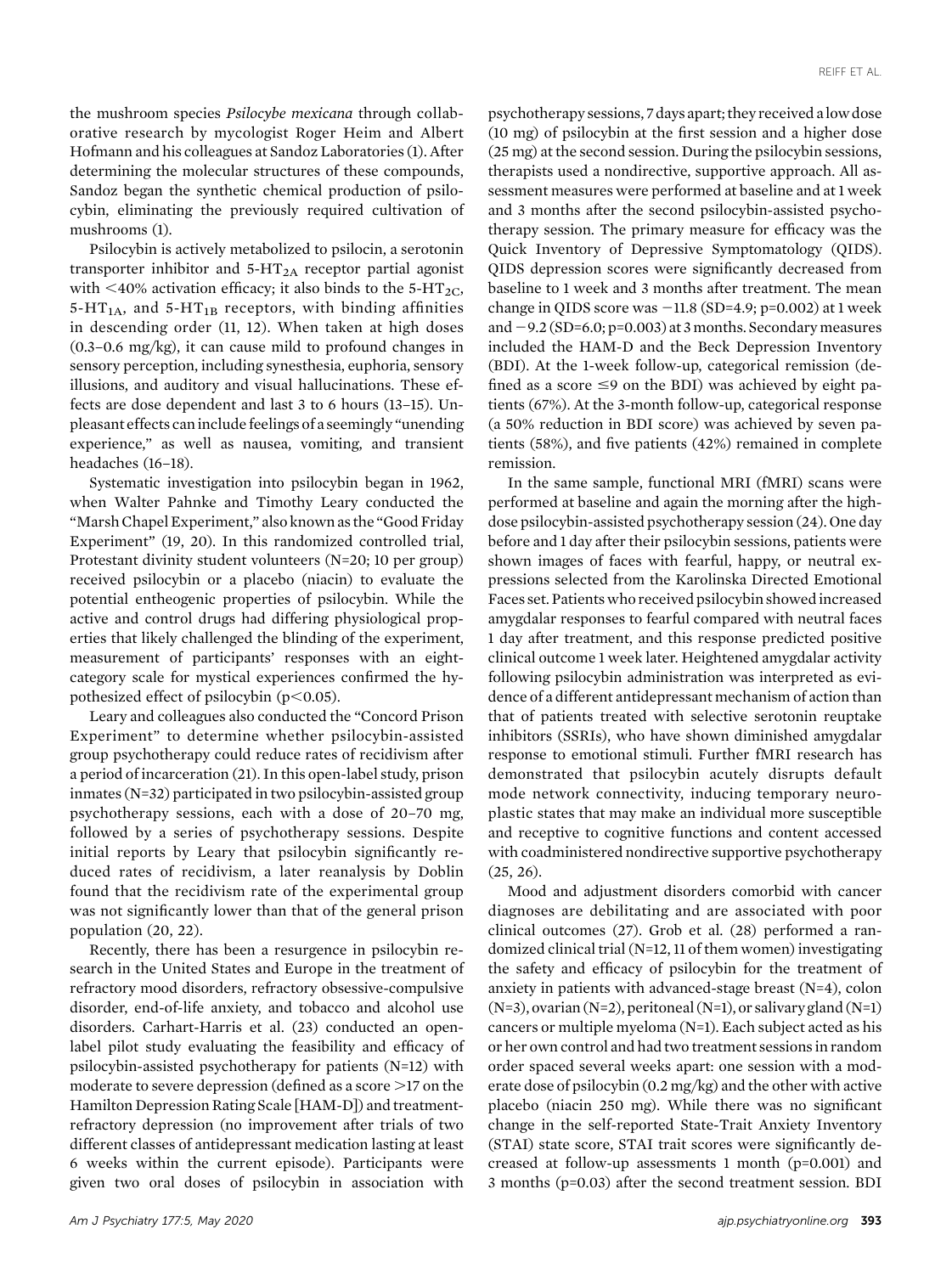scores did not change from baseline (1 day before placebo administration) to the 2-week follow-up assessment, but they dropped significantly by 1 month (p=0.05) and remained significantly different at 6 months (p=0.03).

A similar but larger double-blind randomized crossover study by Griffiths et al. (18) (N=51) investigated the effects of psilocybin, administered in two sessions, on depression and anxiety syndromes in patients with terminal cancer who also had a DSM-IV diagnosis of an anxiety or mood disorder. The primary cancer types were breast (N=13), upper aerodigestive tract  $(N=7)$ , gastrointestinal  $(N=4)$ , genitourinary (N=18), hematologic malignancies (N=8), and other (N=1). Participants were excluded if they were taking psychoactive prescription medications (e.g., SSRIs, monoamine oxidase inhibitors, benzodiazepines). During the psilocybin sessions, participants received a high dose (22 mg/70 kg) or a low dose (1 mg or 3 mg/70 kg) of psilocybin, with the low dose serving as an active control. Participants were crossed over to receive the alternative dose in a second session 5 weeks later.

Before the first psilocybin session, participants met with study monitors to discuss "meaningful aspects" of their lives. During dosing sessions, therapists provided a supportive presence and encouraged participants to "trust, let go, and be open" to the experience, but otherwise were nondirective. The data showed that high-dose but not low-dose psilocybin produced large and significant decreases in depression and anxiety symptoms after 5 weeks, and this effect persisted through 6-month follow-up. A clinically significant response was defined as a decrease of  $\geq$ 50% in score on the GRID-HAM-D-17 or the HAM-A relative to baseline, and scores below threshold level  $(\leq 7)$  defined symptom remission on each measure. The 6-month response rate was 78% for depressive syndromes using the GRID-HAM-D-17 and 83% for anxiety syndromes using the HAM-A; remission scores were achieved by 65% of participants on the GRID-HAM-D-17 and by 57% on the HAM-A.

A double-blind placebo-controlled (using niacin) randomized controlled crossover study by Ross et al. (29) (N=29) evaluated the efficacy of a single high dose of psilocybin (0.3 mg/kg) in conjunction with medication-assisted psychotherapy in patients with cancer-related anxiety and depressive symptoms as measured by the Hospital Anxiety and Depression Scale (HADS), with subscales for anxiety (HADS-A) and depression (HADS-D). Approximately twothirds of the patients had advanced (stages II–IV) cancer, and the types of cancer included breast or reproductive (59%), gastrointestinal (17%), hematologic (14%), and other (10%). The BDI and the STAI state and trait scales were also administered at baseline and at regular intervals during the study. After 7 weeks, the placebo group was crossed over to psilocybin and the active psilocybin group to placebo. Medication-assisted psychotherapy included preparatory psychotherapy, medication dosing sessions, and postdosing integrative psychotherapy. During medication-assisted psychotherapy sessions, participants were encouraged to

lie comfortably on a couch, to wear eye shades, to listen to preselected music, and to direct their thoughts toward their internal experience. Two study therapists, typically one male and one female, were present and available for psychological and medical support throughout the duration of the experimental sessions.

There were significant reductions in all of the primary measures (HADS total, HADS-A, HADS-D, BDI, STAI state, STAI trait) in the psilocybin group compared with the control group immediately after the experimental session, and these reductions were maintained until crossover of the control group at week 7. The psilocybin-first group had significant within-group reductions compared with baseline in anxiety and depression at all six time points, including the final time point at 26 weeks after dosing. Before being crossed over to psilocybin, the placebo-first group had no sustained significant reductions on any of the primary measures. Immediately after receiving psilocybin, the placebo-first group had significant within-group reductions in depression and anxiety symptoms on five of six primary measures. These reductions persisted and were present at all three time points, including the final time point at 26 weeks after dose 2 (approximately 6.5 months). At follow-up, 6.5 months after the active psilocybin intervention,  $60\% - 80\%$  of participants had sustained their responder status on depression and anxiety scales (defined as a reduction  $\geq$ 50% in score on the measure compared with baseline).

There is preliminary evidence that psilocybin may be efficacious in the treatment of substance use disorders. An open-label study by Johnson et al. (30) enrolled participants who wanted to quit smoking (N=15) in a 15-week course of smoking cessation treatment coupled with psilocybin administration. The first 4 weeks of treatment consisted of cognitive-behavioral therapy, assigning a target quit date, and keeping a smoking diary. Psilocybin was administered at weeks 5 and 7, with an optional third psilocybin session at week 13. Participants were given a moderate dose of psilocybin (20 mg/70 kg) during the first experimental session and received a higher dose of psilocybin (30 mg/70 kg) at their second and third experimental sessions, unless they requested a moderate dose of psilocybin. The target quit date coincided with the first psilocybin session. During the sessions, research staff provided nondirective interpersonal support and did not deliver smoking cessation–specific content. Smoking abstinence was verified at all data collection points using exhaled carbon monoxide (CO level  $\leq 6$ ppm) and urinary cotinine measurements (level  $\langle 200 \text{ ng} \rangle$ mL). At the 6-month follow-up, 12 of the 15 participants (80%) were laboratory-verified as abstinent; 10 participants (67%) remained abstinent at 12 months, and nine (75%) at 2.5 years. The pilot study has been extended to include 95 participants and should be completed by 2021 (ClinicalTrials.gov identifier 01943994).

Bogenschutz et al. (31) evaluated open-label psilocybin for the treatment of individuals who met DSM-IV criteria for alcohol dependence and had at least two heavy drinking days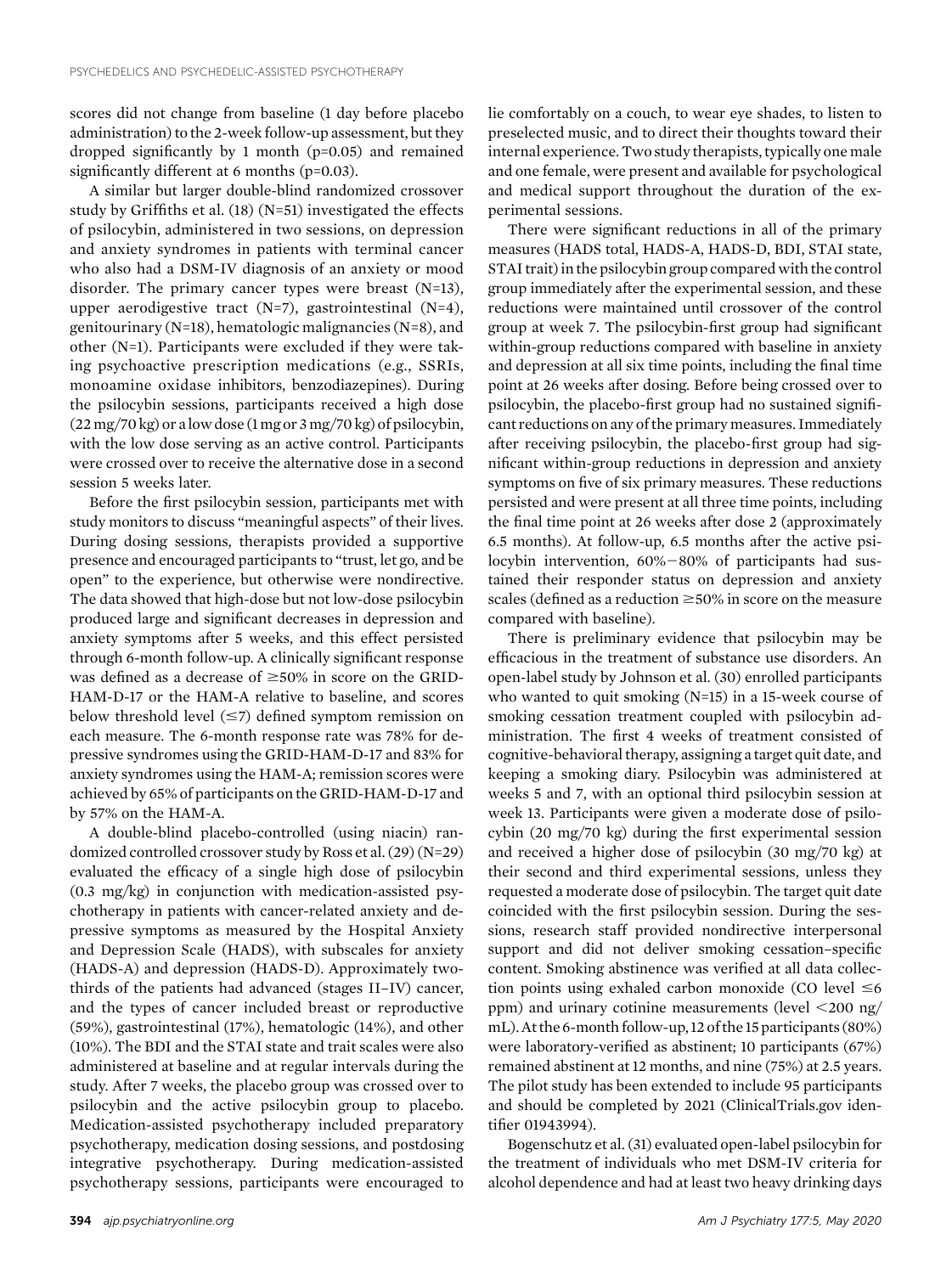in the previous 30 days (N=10). Participants also received psychotherapy, which included 14 sessions: seven sessions of motivational enhancement therapy, three preparation sessions, two psilocybin-assisted psychotherapy sessions, and two debriefing sessions. Participants received their first dose of psilocybin (0.3 mg/kg) after their first four psychotherapy sessions and their second dose (0.4 mg/kg) after their next four sessions, which was followed by four more psychotherapy sessions.

The primary outcome measures were the Stages of Change Readiness and Treatment Eagerness Scale, the Alcohol Abstinence Self-Efficacy Scale, the Penn Alcohol Craving Scale, and the Profile of Mood States. Two therapists were present throughout the psilocybin sessions, and their interactions with the participants were supportive and nondirective. Abstinence was not biologically verified and was based on self-report. The study found that abstinence significantly increased after the first psilocybin session at 4 weeks and was largely sustained through 36 weeks. Bogenschutz et al. are currently conducting a randomized clinical trial investigating the efficacy of psilocybin for treating alcohol dependence. The study is projected to enroll 180 participants and is expected to be completed in 2020 (ClinicalTrials.gov identifier 02061293).

Central to psilocybin-assisted therapy is the notion that participant response correlates with a psilocybin-induced "mystical" or "spiritual" experience. In the studies described above, the investigators noted correlations between symptom reduction and the participants' appraisals of their psilocybin experiences as personally meaningful, as reflected by their scores on the 30-item Mystical Experience Questionnaire (MEQ-30) (18, 30, 31). The MEQ-30 is a validated measure of mystical experience (32) that assesses seven domains of mystical experiences: internal unity, external unity, noetic quality (feeling of perception or revelation during the experience), sacredness, positive mood, transcendence of time/space, and ineffability (difficulty of communicating or describing the experience to others) (33). Confirmatory factor analyses have demonstrated the reliability and validity of the instrument, and external and convergent validity have been demonstrated by latent variable scores positively predicting psilocybin-related changes in attitudes, behavior, and well-being (32).

Mystical experiences have many names—religious experiences, transcendental experiences, transforming moments, epiphanies—but are all characterized by personal transformations that lead to dramatic or "quantum" changes in a person's sense of self and behavior (34). In a prospective study, Griffiths et al. (34) examined the long-term effects of a psilocybin-related mystical experience in individuals with no prior use of psilocybin when combined with meditation or spiritual practices. The total scores on the MEQ-30 and the Spiritual Experiences Scale both indicated healthy psychological functioning at 6-month follow-up, with the intensity of the psilocybin-induced mystical experience making the most significant contribution to the effect.

Although practitioners recognize that the acute presentation of a psilocybin-intoxicated individual closely resembles psychosis, hallucinogens such as psilocybin are not thought to precipitate a new psychotic illness but rather may unmask a psychotic disorder in those who are susceptible (35, 36). In an analysis of 110 healthy study volunteers from 227 psilocybin administrations, researchers found no evidence of hallucinogen persisting perception disorder, prolonged psychosis, or other long-term impairment of functioning in any subjects (37). Much of the research on the sequelae from psilocybin and other classic psychedelic use is from studies that screen participants for a history of psychiatric problems, regulate the dosage of the drug, and administer the drug in a controlled setting. These safeguards are intended to minimize the potential for adverse events.

Contrast this with the potential effects of psilocybin in an uncontrolled community setting. In an online survey (38) of almost 2,000 people who answered positively to the question of whether, after taking psilocybin mushrooms, they "ever had a psychologically difficult or challenging experience (i.e., a bad trip)—that is, have you experienced significant fear, anxiety, or distress or anything else that you found psychologically difficult," 39% of respondents reported that the experience was one of the most challenging experiences of their lifetime. Twenty-four percent of participants reported psychological symptoms lasting 1 week or longer (i.e., fear, anxiety, depression, or paranoia), 10% reported persistent symptoms for more than 1 year, and 7.6% sought professional help for psychological symptoms. Although this online survey is not rigorous enough to serve as a guide for clinical practice, it nevertheless points out potential concerns with the use of psychedelics in uncontrolled settings (6).

In 2018, the FDA designated psilocybin a "breakthrough therapy" for treatment-resistant depression, giving it priority consideration in the regulatory process (39). At this time, Compass Pathways, a London-based life sciences company, is starting phase 2B clinical trials in Europe and North America in 216 patients across 12–15 research sites for treatment-resistant depression, with additional phase 3 studies (40–42). The Usona Institute, a U.S. nonprofit medical research organization, is also planning phase 2 and 3 FDAregistration multisite trials to investigate psilocybin as a treatment for depression, anxiety, and mood disorders associated with end of life (43). Two ongoing phase 2 randomized clinical trials are investigating psilocybin's effects in patients with a diagnosis of obsessive-compulsive disorder to replicate and extend the initial findings of a study by Moreno et al. (44) (published in 2006, outside the search date criteria for this review) (ClinicalTrials.gov identifiers 03300947 and 03356483). Additional studies are investigating psilocybin for the treatment of cocaine use disorder (ClinicalTrials.gov identifier 04052568), opioid use disorder (ClinicalTrials.gov identifier 04161066), anorexia nervosa (ClinicalTrials.gov identifier 04052568), and depression in early Alzheimer's disease (ClinicalTrials.gov identifier 04123314).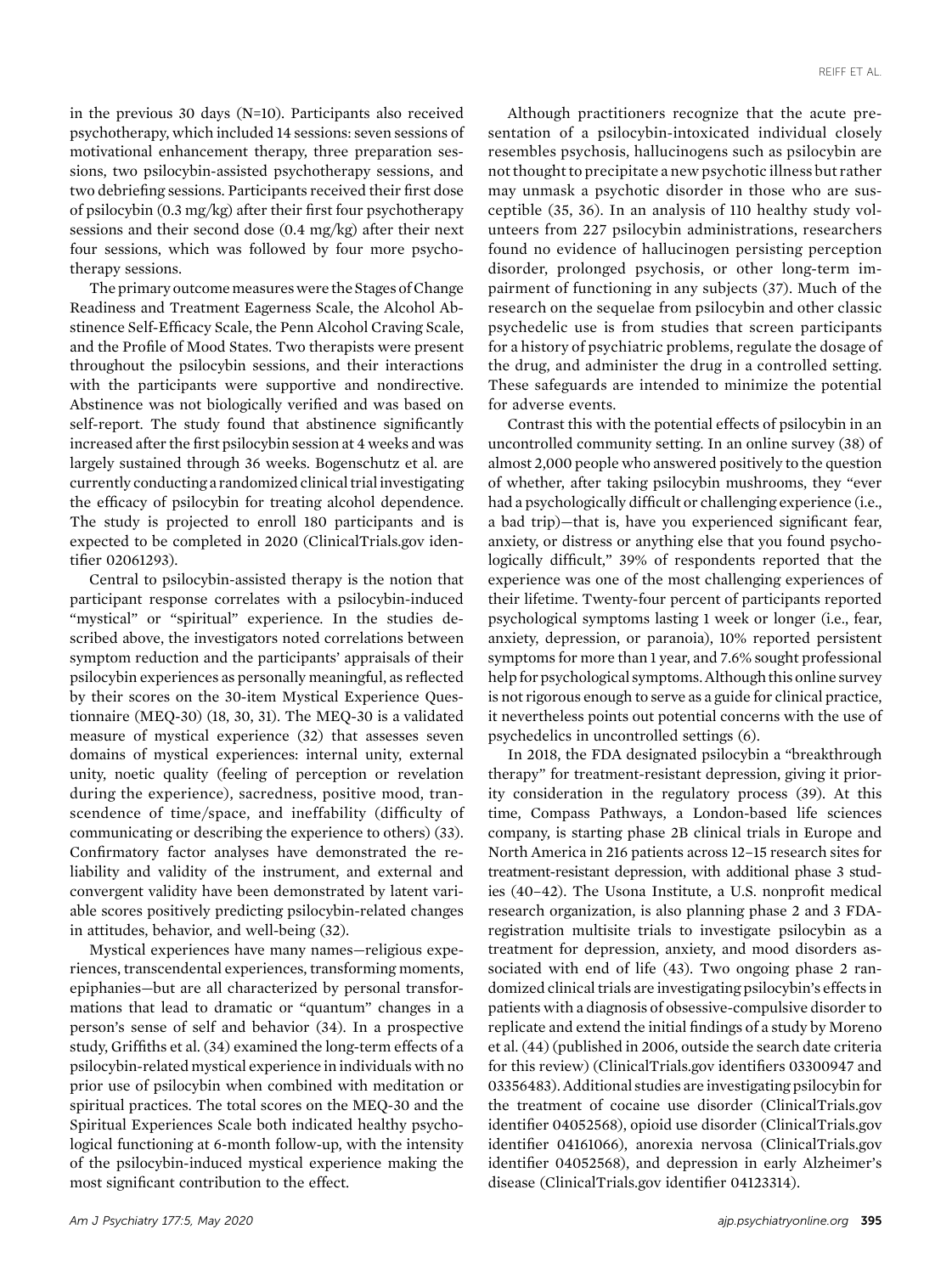## Lysergic Acid Diethylamide (LSD)

LSD is an ergot derivative best known for its ability to induce powerful psychedelic, spiritual, and mystical experiences (1, 45, 46). LSD has been described as a psychoadjuvant or "nonspecific amplifier of the unconscious," with effects that include weakening ego identification, accelerating and broadening thought processes and content, promoting novel thought associations, and modifying one's interpretations and understanding of relationships and objects (47–49). It can induce feelings of closeness to others, enhance emotional empathy, enhance sociality, and acutely impair fear recognition (50). At moderate to high doses, LSD enhances sensory perception, which can lead to illusions, dreamlike waking imagery, synesthesia, alterations in sound perception, and mystical experience (48, 51–53).

The hallucinogenic effects of LSD are thought to be mediated by several mechanisms: partial agonism at the  $5-HT_{2A}$ receptor, binding to the 5-HT<sub>1A</sub>, 5-HT<sub>2C</sub>, and 5-HT<sub>2B</sub> receptors (with affinity in descending order), and binding at dopamine  $D_2$  receptors. It also causes glutamate release in the frontal cortex and increased functional connectivity and excitability in thalamic and cortical structures (11, 54–58). LSD does not interact with monoamine transporters and is more potently bound than all other tryptamines to the 5-HT<sub>2A</sub> and 5-HT<sub>1A</sub> receptors (11). Other pharmacodynamic and pharmacokinetic mechanisms of LSD have been extensively explored (59) but are outside the scope of this review.

Starting in the 1940s and continuing through the 1960s, there was a rise in the number of studies on potential uses of LSD in healthy volunteers as well as in treating psychiatric disorders (16, 60). Observed psychological outcomes were initially thought to mimic schizophrenia, suggesting LSD as a potential model for psychosis (1, 47, 61). Recent studies have shown that psychotic symptoms associated with LSD ingestion are more likely in healthy volunteers with premorbid schizoid and paranoid traits and persons with a family history of schizophrenia (62). A large epidemiologic study of 130,000 adults in the United States did not find a link between psychedelic use (including LSD and psilocybin) and mental health problems or suicidal behavior (63).

Studies have noted the experiential effects of LSDinduced behavioral changes in individuals with substance use disorders, and LSD has been recognized as a potential treatment for alcohol use disorder (64). Several research groups have described LSD's potential for symptom alleviation in individuals with mood disorders and in pain syndromes associated with end-of-life care (16, 45, 65). Although preliminary LSD trials produced generally positive outcomes, clinical research on the therapeutic use of LSD was cut short in 1968, when the Drug Abuse Control Amendments were modified to make possession of LSD a misdemeanor and the sale of LSD a felony. LSD is currently classified as a Schedule I drug under the Controlled Substances Act (66, 67).

Recently there have been a few small open-label studies outside the United States investigating LSD for the treatment of mood disorders, anxiety in the terminally ill, and migraine headaches (16, 68). A group of Swiss and German researchers, Gasser et al. (48), conducted a randomized controlled trial to examine the safety and efficacy of LSD-assisted psychedelic psychotherapy in patients with anxiety associated with medical disease (N=12), including malignancy, Parkinson's disease, celiac disease, and ankylosing spondylitis. The primary outcome measure was the STAI trait and state forms completed at baseline, at 1 week, and at 2-month and 12-month follow-ups. At baseline, all participants scored  $>40$ on the STAI state and trait, and half met DSM-IV criteria for generalized anxiety disorder. Participants were tapered off of antidepressant and antianxiety medications and received psychotherapy supplemented by two LSD-assisted psychedelic psychotherapy sessions spaced 2 to 3 weeks apart. Eight participants received a moderate dose of LSD  $(200 \mu g)$ , and four participants received a low dose  $(20 \mu g)$ , which was intended to act as an active placebo.

At the 2-month follow-up, mean trait anxiety did not significantly change in the high-dose LSD group compared with the placebo group, but mean state anxiety was significantly decreased in the high-dose LSD group compared with the low-dose (placebo) group. Comparing trait and state anxiety scores at baseline with those at the 2-month followup yielded effect sizes of 1.1 and 1.2, respectively. All four participants in the low-dose (placebo) group experienced increases in trait anxiety over time, and two of them also had increases in state anxiety (69).

Swiss researchers Schmid and Liechti et al. (69, 70) reported on short-term and long-term follow-ups after healthy volunteers (N=16) were given a single moderate dose of LSD  $(200 \mu g)$  as part of a randomized double-blind placebocontrolled crossover study with two experimental sessions. During the experimental sessions, participants rested in hospital beds and had the option of listening to music on headphones (no alternative entertainment was offered, and no specific guidance or therapy was provided). Participants were asked to complete the Persisting Effects Questionnaire (71), the Mysticism Scale, lifetime version, the Death Transcendence Scale, and the NEO Five-Factor Inventory at study screening and again 1 month and 12 months after their LSD session.

One and 12 months after LSD administration, the Persisting Effects Questionnaire showed significant increases in positive attitudes about life or self, positive mood changes, altruistic/positive social effects, positive behavioral changes, and well-being/life satisfaction that participants attributed to their LSD experience. The Mysticism Scale total score was increased, with significant increases in introvertive and extrovertive factor scores. The Death Transcendence Scale total score and mysticism subscale scores were also significantly increased at 1 and 12 months, and the NEO Five-Factor Inventory ratings of conscientiousness were significantly higher at 12 months. After 12 months, 10 of 14 participants (71%) rated their LSD experience "among the 10 most meaningful experiences" in their lives, and five participants rated it "among the five most spiritually meaningful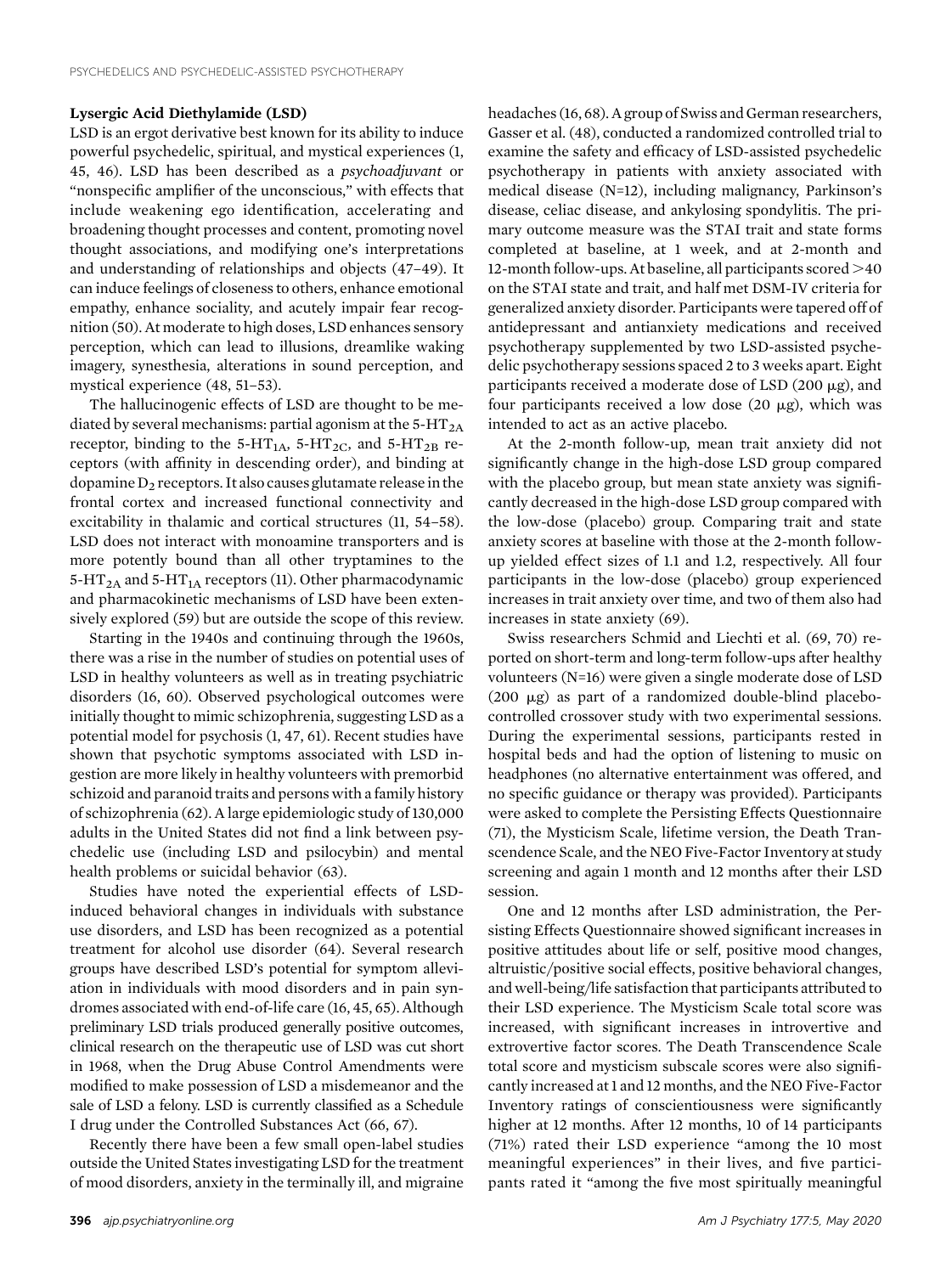experiences" in their lives. This study suggested positive effects of LSD on attitudes, mood, and behavior, which may have implications for the treatment of psychiatric disorders (70).

Neuroimaging researchers Mueller et al. (72) conducted a double-blind placebo-controlled randomized crossover study investigating the effects of LSD  $(100 \mu g)$  on amygdalar activity during processing of fearful stimuli in healthy subjects (N=20). At the point of anticipated peak effect, 2.5 hours after LSD ingestion, participants underwent fMRI scans while viewing images of faces depicting various degrees of fear, anger, happiness, or neutral expressions taken from the Ekman and Friesen series of Pictures of Facial Affect. All participants were crossed over to the other condition and scanned with the same protocol. Compared with placebo, LSD produced a significant decrease in left amygdalar reactivity to fearful stimuli and impaired recognition of fearful faces, but it did not affect recognition of neutral, happy, or angry faces. It was also noted that LSD administration was associated with decreased activity in the right medial prefrontal cortex compared with placebo. The investigators interpreted the results as indicating that LSD may modify the processing of biases toward negative stimuli, which play a role in depression and anxiety disorders. They also suggested that LSD might be useful for reducing perceptions of negative emotions, ameliorating social cognitive deficits, and facilitating therapeutic alliance.

Recently, there has been emerging interest in microdosing LSD, the practice of taking doses below the perceptual threshold at 3- to 5-day intervals in an effort to trigger a cellular response. Mainstream media publications and subjective reports have suggested that microdosing LSD at 10–20 mg might induce positive effects, such as promoting creativity and enhancing mood, without the full experience of psychedelic effects (73, 74). Currently, there is no available scientific evidence to support the practice of microdosing. In fact, LSD doses of 13 and 26  $\mu$ g (N=20) have been shown to produce measurable subjective and physiological effects with minimal effects on cognition and creativity (75). It is worth highlighting that low-dose LSD  $(20 \mu g)$  received by the active placebo group in the Gasser et al. study mentioned (48) above was associated with worsening anxiety in people with comorbid medical illness. While this finding may be attributable to resampling over time or placebo nonexpectancy, it may also be ascribed to microdosing. The Beckley Foundation intends to study the neurobiological and clinical effects of LSD microdosing as a strategy for cognitive enhancement in an upcoming investigation, but specific details were unavailable at the time of writing.

While the current LSD clinical research is limited, there are several new clinical investigations on the horizon in Switzerland. These studies will examine LSD as a treatment for patients suffering from anxiety with or without a lifethreatening disease (ClinicalTrials.gov identifier 03153579), LSD-assisted psychotherapy for patients with illness-related anxiety (ClinicalTrials.gov identifier 00920387), and LSD-

#### Ayahuasca

Ayahuasca is a decoction prepared through the combination of Banisteriopsis caapi and Psychotria viridis, two plants native to the Amazon basin (76–79). Ingested orally, the mixture is known to induce effects by actions of  $\beta$ -carboline alkaloids (namely, harmine derivatives) found in Banisteriopsis caapi and N,N-dimethyltryptamine (DMT) in Psychotria viridis(76, 78). The preparation works synergistically, in that  $\beta$ -carboline alkaloids inhibit monoamine oxidase A (MAO-A) (80), preventing peripheral degradation of DMT, a serotonin transporter and norepinephrine transporter inhibitor as well as releaser of 5-HT and agonist at  $5-HT<sub>1A</sub>$ , 5-HT<sub>2A</sub>, 5-HT<sub>2C</sub>, and 5-HT<sub>2B</sub> receptors (with affinity in descending order) (11, 80, 81). The environment in which the substance is ingested, the user's expectations, and pharmacodynamic interactions of the decoction's components are all thought to influence outcomes associated with ayahuasca ingestion (77).

Ayahuasca is associated with a wide range of subjective effects, including auditory and visual hallucinations, altered sensorium, altered spatial perceptions, and euphoria (77, 82), as well as mystical and noetic experiences (77). Psychotic episodes have been documented in association with ayahuasca intoxication, usually in persons with a personal or family history of mood disorders, psychotic disorders, or substance use disorders (36, 60, 83). These ayahuascainduced psychoses are not generally prolonged. It has been documented that psychoses can be mitigated by screening individuals for preexisting psychiatric disorders, but conclusions regarding the relationship between ayahuasca and prolonged psychotic episodes are drawn from small sample sizes, therefore limiting generalizability (60, 84).

Ayahuasca consumption has been associated with traditional practices among indigenous groups of the northwestern Amazon region, but the past several decades have seen a growing international interest in its possible therapeutic effects (77, 85). The U.S. Supreme Court has sanctioned the use of ayahuasca for religious and spiritual practices (86) by groups such as União do Vegetal and Santo Daime, but clinical trials in the United States remain nonexistent because DMT, a component of ayahuasca, is a Schedule I controlled substance.

Clinical investigations with ayahuasca outside the United States have begun in the past several years. Brazilian researchers Osório et al. (87) conducted a small (N=6) openlabel clinical trial investigating the efficacy of ayahuasca in patients with depression who had not responded to at least one trial of an antidepressant medication. All patients met criteria formajor depressive disorder based on the Structured Clinical Interview for DSM-IV and were admitted to a psychiatric unit for 2 weeks for drug washout prior to ayahuasca administration. The HAM-D and Montgomery-Åsberg Rating Scale (MADRS) were administered 10 minutes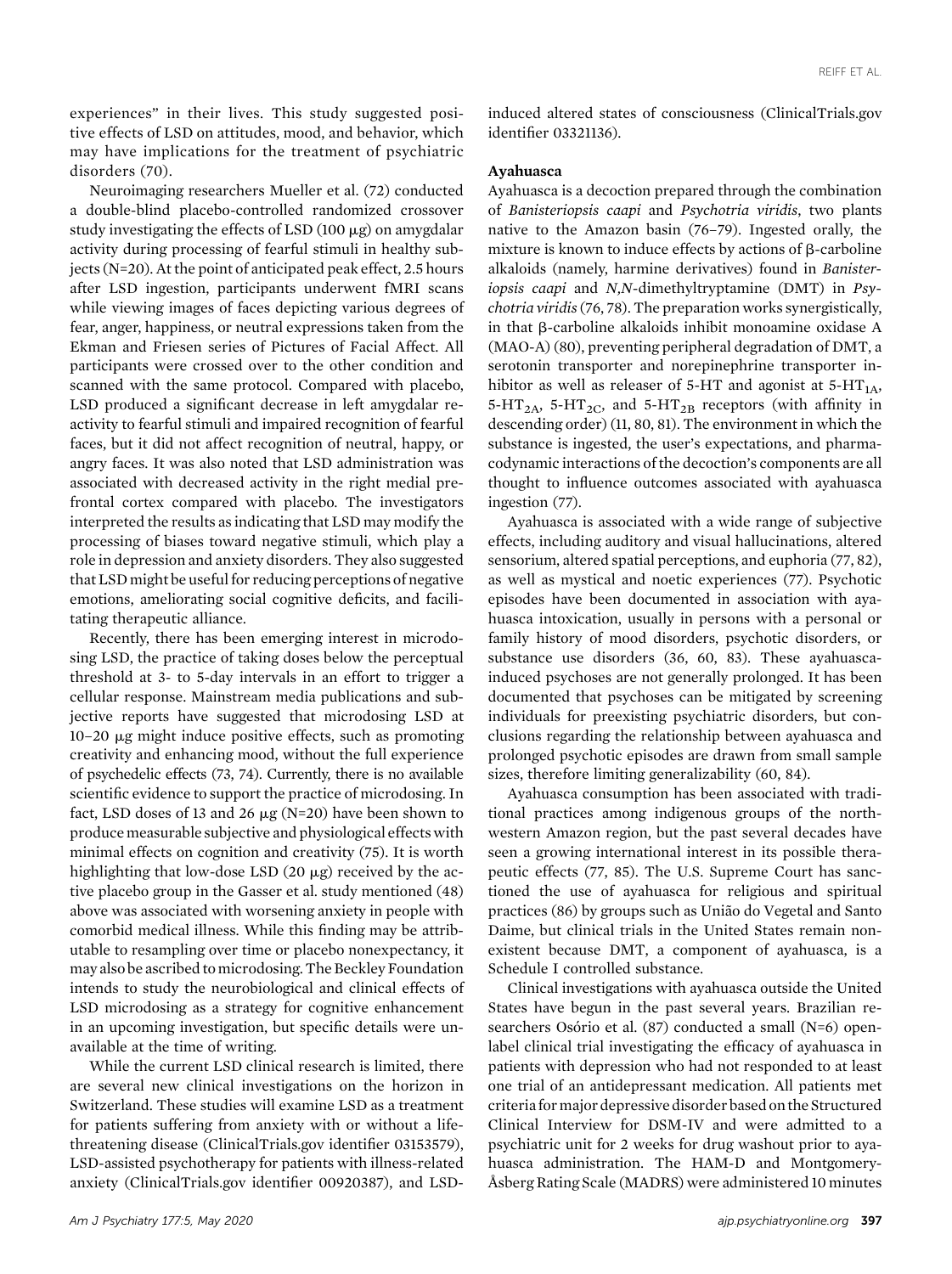before ayahuasca administration and again 40, 80, 140, and 180 minutes afterward, with follow-up assessments 1, 7, 14, and 21 days later. Participants drank a standard dose (2.2 mL/ kg) of ayahuasca (containing 0.8 mg/mL DMT, 0.21 mg/mL harmine, and no harmaline as measured by gas chromatography/mass spectrometry) prepared by the Santo Daime community. All participants were discharged from the psychiatric unit 24 hours after ayahuasca administration. Mean HAM-D score was reduced by 62% 1 day after drug administration (p=0.01), with an even more pronounced reduction of 72% (p=0.01) 7 days after drug administration. The mean MADRS score was reduced by 82% at 7 days (p=0.009), with a sustained effect at 21 days. Investigators noted that the most significant antidepressant effects were observed for expressed sadness, pessimistic thinking, suicidal ideation, and difficulty concentrating.

Given the positive therapeutic signal of their pilot study, the same research team conducted a replication study with a larger sample (N=17) (88). The mean baseline HAM-D score for this group was 19.4, and the mean baseline MADRS score was 25.6. Symptoms, as measured by both scales, significantly decreased acutely, starting 80 minutes after drug administration. At 21-day follow-up, the mean HAM-D score was 7.56, representing a highly statistically significant mean change of  $-11.4$  points (p $\leq$ 0.0005). Positive findings in the earlier study were replicated, but because neither study was randomized, double-blinded, or placebo-controlled, the results must be viewed as preliminary. Although vomiting occurred in about half the participants, participants generally described the ayahuasca session as a pleasant experience, and no serious adverse events were observed in either study.

Currently, the data are insufficient to support the use of ayahuasca in the clinical setting. The clinical research involving ayahuasca, which includes promising preliminary results for the treatment of depression, is limited by several factors, including lack of chemical analyses to confirm the exact ingredients in the ayahuasca drink used in the studies. A multitude of additional compounds have been described across indigenous preparations, including, among others, caffeine, nicotine, cocaine, and scopolamine (78). In assessing the aforementioned studies, one must be cognizant of the fact that ayahuasca was administered as a nonstandardized concoction. Randomized clinical trials using pharmacologically pure compounds are necessary to advance our knowledge about the therapeutic potential of ayahuasca.

#### 3,4-Methylenedioxymethamphetamine (MDMA)

MDMA is a ring-substituted phenethylamine with structural similarities to amphetamine and mescaline. MDMA was synthesized by Merck & Co. in 1912 as a potential therapeutic agent to decrease clotting time and to prevent hemorrhaging (89). The compound did not prove efficacious for use as a hemostatic drug, but its psychotropic properties were recognized. Chemist Alexander Shulgin resynthesized MDMA in 1976, and the first published report characterizing the psychoactive effects of MDMA appeared in 1978 (90).

Despite the lack of systematic research into its efficacy and safety, some psychotherapists began using MDMA to improve the outcome of psychotherapy sessions with the goal of enhancing their patients' insights and understanding of their psychological problems.MDMA was associated with feelings of emotional well-being and was described as "penicillin for the soul" (90).

These psychoactive properties encouraged MDMA's use as a recreational drug. In the early to mid-1980s, MDMA was illicitly synthesized and distributed under the street name "Ecstasy" and became popular for facilitating an altered emotional state at dance parties called "raves." Because of concerns about abuse liability and neurotoxicity, the DEA emergently classified MDMA as a temporary Schedule I substance in 1985, and then permanently classified it as such in 1988.

MDMA and other 3,4-methylenedioxy- substituted phenethylamines have been postulated to represent a new class of pharmacological agents, termed entactogens, with effects only partially overlapping those of psychostimulants and serotonergic hallucinogens (91–93). The effects of MDMA are believed to be mediated by a number of mechanisms, including monoamine release, serotonin and norepinephrine transporter reuptake inhibition, monoamine oxidase inhibition, partial agonism of serotonin receptors  $(5-HT<sub>2A</sub>)$ ,  $5-HT<sub>1A</sub>$ , and  $5-HT<sub>2C</sub>$  receptors), and increase in blood concentrations of oxytocin (94–98). To date, studies with healthy volunteers have confirmed that MDMA produces an easily controlled and reversible state of altered consciousness characterized by euphoria, empathy, well-being, insightfulness, extraversion, positive mood, gregariousness, feelings of authenticity, increased access to emotionally intense material, increased interpersonal trust, and compassion for oneself and others (96, 99–103). In the clinical population, anxiety has been reported in a majority of study participants, and painful emotions such as grief, fear, and rage are not uncommon in participants with a diagnosis of PTSD (104–106).

The first double-blind placebo-controlled MDMA study in the United States was conducted in 1994 (107) and was followed up by two additional phase 1 trials (91, 108). A single dose of MDMA causes transient but tolerable increases in heart rate, blood pressure, and body temperature in healthy subjects (109). Subsequent placebo-controlled studies in Europe confirmed these general safety and tolerability findings and demonstrated that the processing of contextual information is left intact after MDMA ingestion (110, 111).

A double-blind fMRI randomized clinical trial in healthy volunteers (N=9) (112) showed that during peak drug effect, MDMA decreased amygdalar reactivity in response to angry faces but not fearful faces and enhanced ventral striatum activity in response to happy faces from the Ekman and Friesen series of Pictures of Facial Affect. Volunteers receiving MDMA were also better able to verify positive facial expressions and found it more difficult to identify negative ones, compared with volunteers who received placebo. These findings of reduced response to threat and enhanced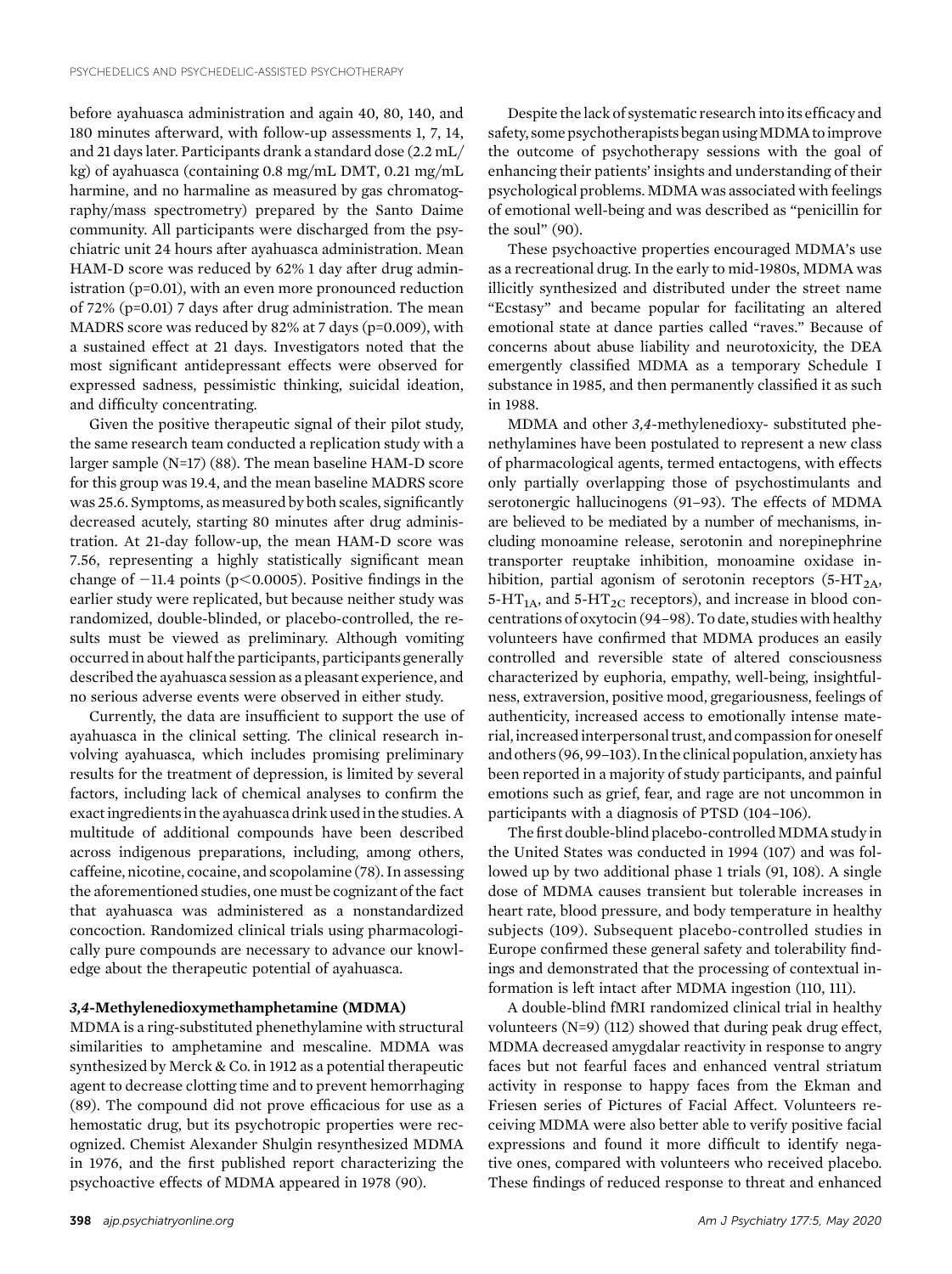responses to reward provided important insights into MDMA's effects on emotional information processing (112, 113).

In 2010, Mithoefer et al. (106) completed the first phase 2 randomized controlled trial investigating the efficacy of MDMA in treating chronic PTSD (N=23). The study enrolled adults with a DSM-IV-TR diagnosis of chronic PTSD. Inclusion criteria also included treatment-resistant symptoms (defined as a score  $\geq$  50 on the Clinician-Administered PTSD Scale [CAPS]) and previous failure of at least 3 months of an SSRI or selective serotonin-norepinephrine reuptake inhibitor in addition to 6 months of psychotherapy (the specific type of psychotherapy was not specified). Study participants received two experimental sessions of either manualized MDMA-assisted psychotherapy with active drug (125 mg orally with an optional supplemental dose of 62.5 mg) (N=12) or placebo (N=8). The manualized therapy was developed for the study based on principles of Holotropic Breathwork (114) and LSD psychotherapy (115), and it emphasized a nondirective supportive approach (104, 105).

The primary outcome measure was mean change in CAPS total scores measured at baseline, 4 days after each experimental session, and 2 months after the second experimental session. Baseline mean CAPS scores were 79.6 (SD=8.1) for the placebo group and 79.2 (SD=6.6) for the MDMA group  $(p=0.966)$ . Three to 5 days after the first experimental session, the participants' CAPS scores were 74.1 (SD=10.3) for the placebo group and 37.8 (SD=8.4) for the MDMA group (p=0.013). Three to 5 days after the second experimental session, CAPS scores were 66.8 (SD=8.0) for the placebo group and 29.3 (SD=6.5) for the MDMA group ( $p=0.002$ ). Two months after the second experimental session, CAPS scores were 59.1 (SD=9.4) for the placebo group and 25.5  $(SD=7.7)$  for the MDMA group (p=0.013). A significantly greater proportion of the MDMA group (10 of 12, 83.3%) than the placebo group (2 of 8, 25%) met criteria for categorical response (reduction  $\geq$ 30% from baseline in CAPS score). All placebo-treated participants were offered the option of subsequent open-label crossover. Seven of eight chose to cross over, and all seven had a clinical response 4–6 weeks after twoMDMA sessions. The mean change in CAPS score in this group (N=7) was  $-31.7$  (SD=15) (p $<0.05$ ).

CAPS scores obtained 17-74 months after the two MDMAassisted psychotherapy sessions were examined in a prospectivelong-term follow-up study (116). Sixteen participants completed all measures over 3.5 years (duration of follow-up: mean=45.4 months, SD=17.3). Among completers, no significant change was observed in mean CAPS scores from the point of exit from the trial (mean=24.6, SD=18.6) to the final follow-up assessment (mean=23.7, SD=22.8). On average, the group maintained statistically and clinically significant PTSD symptom relief, suggesting a potential for durable therapeutic effect from MDMA-assisted psychotherapy.

Most recently, Mithoefer et al. (105) completed a threedose phase 2 double-blind randomized controlled trial investigating the efficacy and dose-response relationship of MDMA-assisted psychotherapy for the treatment of chronic PTSD in service personnel, firefighters, police officers, and veterans (N=26). All participants had a diagnosis of PTSD for at least 6 months, had a baseline CAPS total score  $\geq$ 50, and had failed to respond to, or tolerate, previous pharmacotherapy or psychotherapy trials. Participants were required to taper and remain off of psychotropic medications during study participation. Participants were randomly assigned to receive MDMA at a low dose (30 mg; N=7), a moderate dose (75 mg; N=7), or a high dose (125 mg; N=12) in two blinded psychotherapy sessions spaced 1 month apart. In all of the MDMA sessions, participants had the option of receiving a supplemental dose of half of the initial dose 1.5–2 hours after the initial dose. During the MDMA sessions, two therapists, a male and female co-therapy team, performed manualized MDMA psychotherapy (the same nondirective supportive therapy approach used in the pilot study described above). The primary outcome measure was the mean change in CAPS score from baseline to 1 month after the second experimental MDMA session. The moderate- and high-dose groups had significantly greater reductions in PTSD symptom severity from baseline than the low-dose group (lowdose group:  $-11.4$ , SD=12.7; moderate-dose group:  $-58.3$ , SD=9.8; p=0.0005; high-dose group:  $-44.3$ , SD=28.7; p=0.004). No significant differences were found between the moderate- and high-dose groups (p=0.185). Remission was achieved in six of the seven participants (86%) in the moderate-dose group and seven of the 12 participants (58%) in the high-dose group, compared with two of the seven participants (29%) in the low-dose group. Additionally, compared with the low-dose group, more participants in the moderate- and high-dose groups met criteria for clinical response (defined as a reduction  $>30\%$  from baseline in CAPS score): 29% in the low-dose group, 100% in the moderate-dose group, and 67% in the high-dose group.

In 2016, the FDA approved the MAPS investigators' design for two phase 3 clinical trials investigating MDMA for the treatment of PTSD (117). In 2017, the FDA designated MDMA as a "breakthrough therapy" based on its use in assisting psychotherapy for the treatment of PTSD, giving it priority consideration in the regulatory process (118).

Additional trials investigating the efficacy of MDMA for social anxiety disorder in adults with autism spectrum disorder (ClinicalTrials.gov identifier 02008396) and for anxiety associated with a life-threatening illness (ClinicalTrials. gov identifier 02427568) have been completed but are outside the scope of this review.

# COMPARISON OF THE PSYCHOLOGICAL EFFECTS AND NEUROBIOLOGY OF THE PSYCHEDELIC **COMPOUNDS**

The classic psychedelics are subdivided into phenethylamines and tryptamines. The tryptamines include the synthetic ergoline LSD as well as the plant-derived indoleamines psilocybin and DMT. The phenethylamines include MDMA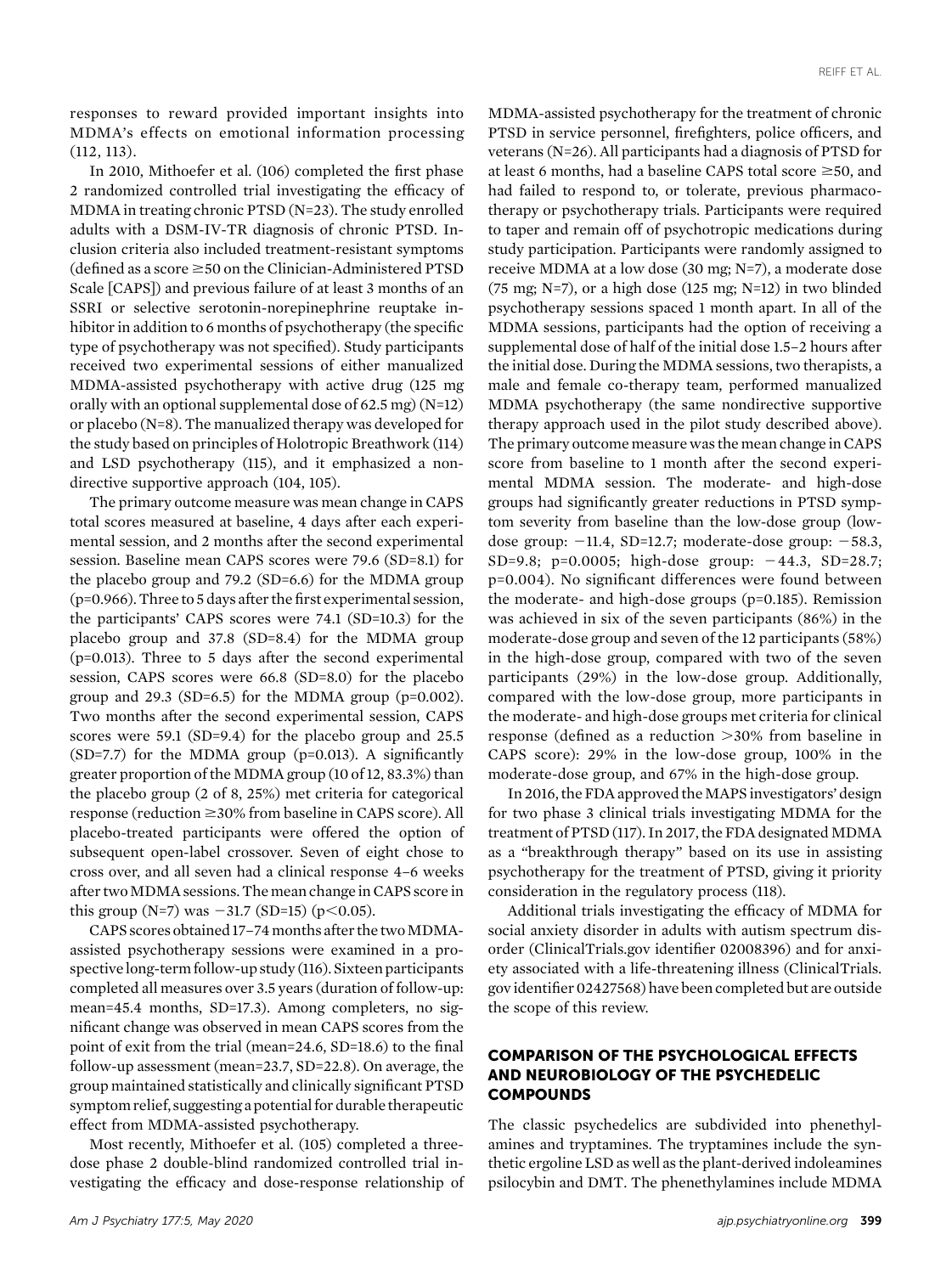



<sup>a</sup> MDMA is a phenethylamine, psilocybin and DMT are indoleamines, LSD is an ergoline, and ketamine is a cyclohexanone. Molecular structures are from PubChem (National Center for Biotechnology Information, U.S. National Library of Medicine) and rendered in the ChemDoodle software program.

and mescaline. The tryptamines share their core structure with the neurotransmitter serotonin (5-HT) and modulate multiple targets, including 5-HT receptors, monoamine transporters, and trace-amine-associated receptors (11). The entactogen MDMA (a phenethylamine) is pharmacologically related to mescaline, amphetamine, and methamphetamine and acts as a serotonin agonist and releases both dopamine and norepinephrine (119). The dissociative anesthetic ketamine, which has psychedelic properties, is an NMDA receptor antagonist that has shown antidepressant efficacy across multiple clinical trials and efficacy in decreasing suicidal ideation (7, 8, 120). While not a classic psychedelic, ketamine can cause dose-dependent dissociation, alterations in the perception of sight and sound, derealization, "mysticaltype" effects, paranoia, and transient confusion (121–124).

The molecular structures of MDMA, psilocybin, LSD, ayahuasca, and ketamine are depicted in Figure 1.

While the structures and pharmacological profiles of these compounds are distinct, the psychological effects overlap. Examples of the cognitive, perceptual, emotional, and social relatedness effects of the psychedelics, as well as their primary pharmacological mechanisms of action, are provided in Table 1, organized by compound as classified by Garcia-Romeu et al (6).

As shown in the table, some of the psychological effects of the classic psychedelic compounds, MDMA, and ketamine are similar, whereas the primary underlying neurobiological processes are distinct. These divergent pharmacological profiles provide an opportunity to understand the neurobiology of the different psychological effects and the potential to use these different psychological effects in the treatment of psychiatric disorders.

Among the classic psychedelics, LSD has the greatest affinity for the  $5-HT_{2A}$  receptor (which is associated with psychoactive effects of the classic psychedelics), and only LSD binds with submicromolar affinity to the  $\alpha_1$  adrenergic and has affinity for the  $D_{1-3}$  dopaminergic receptors (11). Visual perceptual changes in study subjects who have ingested LSD are associated with increased functional connectivity in the visual cortex, and the effects on consciousness (i.e., sense of self ) are correlated with decreased connectivity between the parahippocampus and retrosplenial cortex within the default mode network (125). Comparing this profile to the simple tryptamine psilocybin, LSD is 10 to 100 times more potent than psilocybin at the  $5-HT<sub>1A</sub>$  and 5-HT<sub>2</sub> receptors and is more potent at  $\alpha$  adrenergic and dopaminergic receptors, whereas psilocybin is a more potent inhibitor of the serotonin transporter (11).

The entactogen MDMA overlaps in chemical structure with methamphetamine and mescaline and has the biological effects of epinephrine, dopamine, and serotonin (126). Derealization may occur in individuals using MDMA, but unlike the classic psychedelic compounds, hallucinations are rare (119). This pharmacological profile leads to psychological effects that overlap with those that occur with the serotonergic hallucinogens, including positive emotions and euphoria. MDMA shares the autonomic and cardiovascular effects of a methamphetamine, such as increased energy, tachycardia, increased systolic and diastolic blood pressure, and tachypnea. While MDMA has been singled out as an entactogen for its ability to create a feeling of closeness or connection with others and increasing emotional empathy (127), classic psychedelics also have the ability to increase feelings of openness and trust (128).

The dissociative anesthetics (ketamine, phencyclidine, and nitrous oxide) also have psychological properties in common with the classic psychedelics (see Table 1). In the majority of recent depression studies, ketamine has been administered by intravenous infusion at a rate of 0.5 mg/kg over 40 minutes without adjunctive psychotherapy (7). Recently, a subgroup of clinicians have been administering ketamine via sublingual or intramuscular routes, at relatively higher doses than previously reported in the literature, to treat a wide array of psychiatric illnesses, including depression, anxiety, PTSD, and existential issues. This technique has been termed ketamine-assisted psychotherapy. Ketamine-assisted psychotherapy is not currently well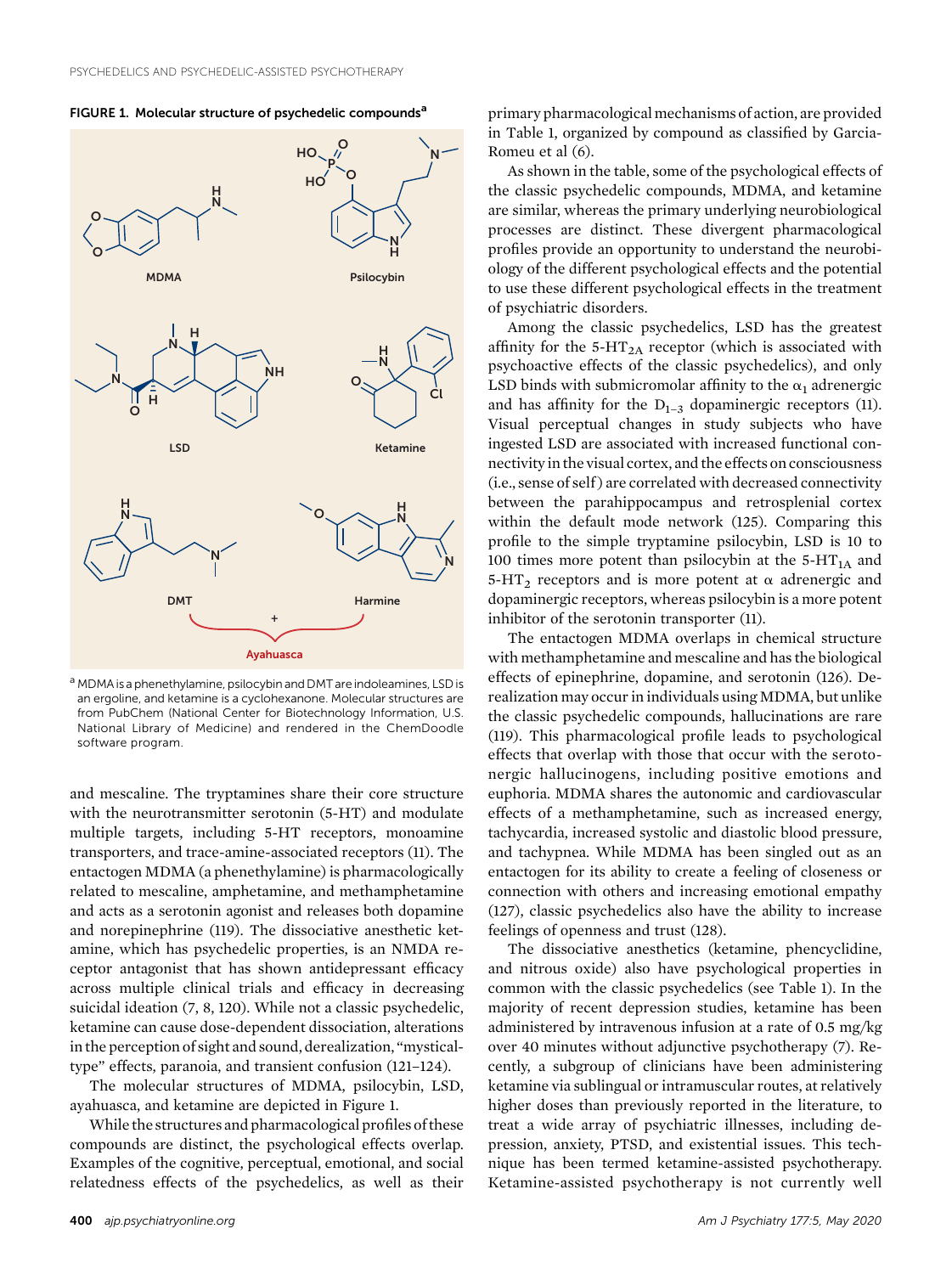#### TABLE 1. Primary pharmacological mechanisms of action of the psychedelic compounds and their cognitive, perceptual, emotional, and social relatedness effects<sup>a</sup>

|                                               | Primary                                                                                                                                  |                                                                                                                                                                        |                                                                                                                                                                                   |                                                                                    |                                                                                                                          |                                                                                                            |                                                                       |  |
|-----------------------------------------------|------------------------------------------------------------------------------------------------------------------------------------------|------------------------------------------------------------------------------------------------------------------------------------------------------------------------|-----------------------------------------------------------------------------------------------------------------------------------------------------------------------------------|------------------------------------------------------------------------------------|--------------------------------------------------------------------------------------------------------------------------|------------------------------------------------------------------------------------------------------------|-----------------------------------------------------------------------|--|
| Class and<br>Compound                         | Mechanism of<br>Action                                                                                                                   | Cognition                                                                                                                                                              | Perception                                                                                                                                                                        | Negative<br><b>Emotions</b>                                                        | <b>Positive Emotions</b>                                                                                                 | Social<br><b>Relatedness</b>                                                                               | Other<br>Compounds                                                    |  |
| Classic psychedelics                          |                                                                                                                                          |                                                                                                                                                                        |                                                                                                                                                                                   |                                                                                    |                                                                                                                          |                                                                                                            |                                                                       |  |
| LSD.<br>psilocybin,<br>and ayahuasca<br>(DMT) | Serotonin<br>$5-HT_{2A}$ and<br>5-HT <sub>2C</sub> receptor<br>agonist                                                                   | Increased cognitive<br>flexibility (53), creative<br>thinking (51), and<br>insightfulness (52);<br>distractibility and<br>disorganized<br>behavior<br>(49, 51, 53, 62) | Changes in visual<br>perception<br>(51, 53); mystical<br>experiences (6,<br>12, 34, 52); paranoia<br>(53); hallucinations,<br>depersonalization,<br>derealization<br>(51, 62, 69) | Anxiety (29, 51,<br>69); labile<br>mood with<br>anxiety (34)                       | Increase in well-<br>being and life<br>satisfaction (70):<br>positive mood<br>(60, 71) or blissful<br>state (52, 53, 69) | Enhanced<br>empathy (50);<br>prosocial<br>attitudes and<br>behaviors (34);<br>openness<br>and trust (69)   | Mescaline                                                             |  |
| Entactogens                                   |                                                                                                                                          |                                                                                                                                                                        |                                                                                                                                                                                   |                                                                                    |                                                                                                                          |                                                                                                            |                                                                       |  |
| <b>MDMA</b>                                   | Serotonin<br>5-HT <sub>2A</sub> agonist;<br>mixed serotonin.<br>norepinephrine,<br>and dopamine<br>reuptake<br>inhibition and<br>release | Deficits in spatial<br>memory (111); mild<br>impairment on<br>psychomotor<br>tasks (92)                                                                                | Changes in body<br>perception, slight<br>visual and auditory<br>alterations, no<br>hallucinations (92)                                                                            | Distrust and<br>hostility (103);<br>anxiety<br>(93, 101,<br>103, 105)              | Increased trust and<br>sense of a greater<br>meaning in life<br>(100); euphoria<br>(92, 103) and<br>well-being<br>(92)   | Increased<br>connectedness<br>toward others<br>$(91, 99, 102)$ ;<br>increased<br>empathy (96,<br>100, 103) | MDA, MDEA                                                             |  |
| Dissociative anesthetics                      |                                                                                                                                          |                                                                                                                                                                        |                                                                                                                                                                                   |                                                                                    |                                                                                                                          |                                                                                                            |                                                                       |  |
| Ketamine                                      | NMDA antagonist                                                                                                                          | Deficits in vigilance,<br>verbal fluency,<br>delayed recall, and<br>tests of frontal<br>lobe function<br>(121)                                                         | Derealization.<br>depersonalization<br>$(8.120.121.124)$ :<br>illusions in all<br>sensory domains<br>and perceptual<br>alterations (121)                                          | Amotivation.<br>emotional<br>dulling,<br>hostility (121);<br>anxiety (121,<br>123) | Improved mood<br>(7, 8, 120, 123)                                                                                        | Emotional<br>withdrawal<br>(121)                                                                           | Dextrome-<br>thorphan, phen-<br>cyclidine (PCP),<br>and nitrous oxide |  |

<sup>a</sup> The table lists the compounds covered in the review, organized by class. See Jungaberle et al. (100) for an excellent review comparing psychedelics and entactogens. The atypical psychedelics ibogaine, Salvia divinorum, atropine, and Datura are not included in the table and are not discussed in this review. LSD=lysergic acid diethylamide; DMT=N,N-dimethyltryptamine; MDA=3,4-methylenedioxy-amphetamine; MDEA=3,4-methylenedioxy-N-ethyl-amphetamine; MDMA=3,4-methylenedioxymethamphetamine; NMDA=N-methyl-D-aspartate.

defined, and there is limited objective evidence to support its use at this time (129).

Ketamine is an NMDA antagonist that causes an increased activation of AMPA ( $\alpha$ -amino-3-hydroxy-5-methyl-4-isoxazole propionic acid) receptors and indirectly enhances dopaminergic ( $D_2$ ) and serotonergic (5-HT<sub>2</sub>) activity (130). Ketamine reduces the contribution of NMDA receptors to afferent information from internal and external sensory inputs and causes glutamatergic overactivity, and limbic cortical disinhibition indirectly enhances dopaminergic and serotonergic activity (130). While there has been debate on whether ketamine's acute antidepressant effect requires normal function of the endogenous opioid system (131) or opioid system activation, through direct and/or indirect action at the mu-opioid receptors (132), ketamine's dissociative effects are primarily attributed to its NMDA receptor antagonism (132).

Like ketamine, the classic psychedelics are also potent modulators of glutaminergic activity in prefrontal circuits (133). Vollenweider and Kometer (133) compared the classic psychedelic psilocybin with ketamine and showed that the drugs produced an overlapping set of psychological effects on the five-dimension Altered States of Consciousness Scale. Psilocybin showed dose-dependent (0.15–0.27mg/kg bymouth) increases in the dimensions of visionary restructuralization

(i.e., visual illusions and hallucinations) and oceanic boundlessness (described as a blissful state and experience of unity), whereas ketamine, in a dose-dependent manner  $(6-12 \mu g/kg)$ per minute intravenously) influenced dimensions of anxious ego-disintegration (described as a sense of disembodiment and impaired self-control) as well as vivid imagery and changing meaning of percepts (i.e., visual restructuralization) and experience of unity (e.g., "oceanic boundlessness"). These researchers assert that there is a common mechanism of action that modulates glutaminergic transmission in the prefrontallimbic circuit that leads to neuroplastic adaptations via the AMPA receptor, which are the basis for the antidepressant efficacy of both psilocybin and ketamine (133).

Despite knowledge about pharmacodynamic profiles of the psychedelics, there remains debate about how they alter consciousness and mood (11). Vollenweider suggests that psilocybin induces metabolic changes, including hyperfrontality (i.e., increased cerebral blood flow to the prefrontal cortex), and alters thalamocortical synaptic transmission through activation of  $5-HT_{2A}$  receptors in the cortico-striatothalamo-cortical loop (133–135). Vollenweider and his colleagues propose that the disruption of thalamic gating disables the filtering of sensory and cognitive information, which leads to perceptual alterations during the psychedelic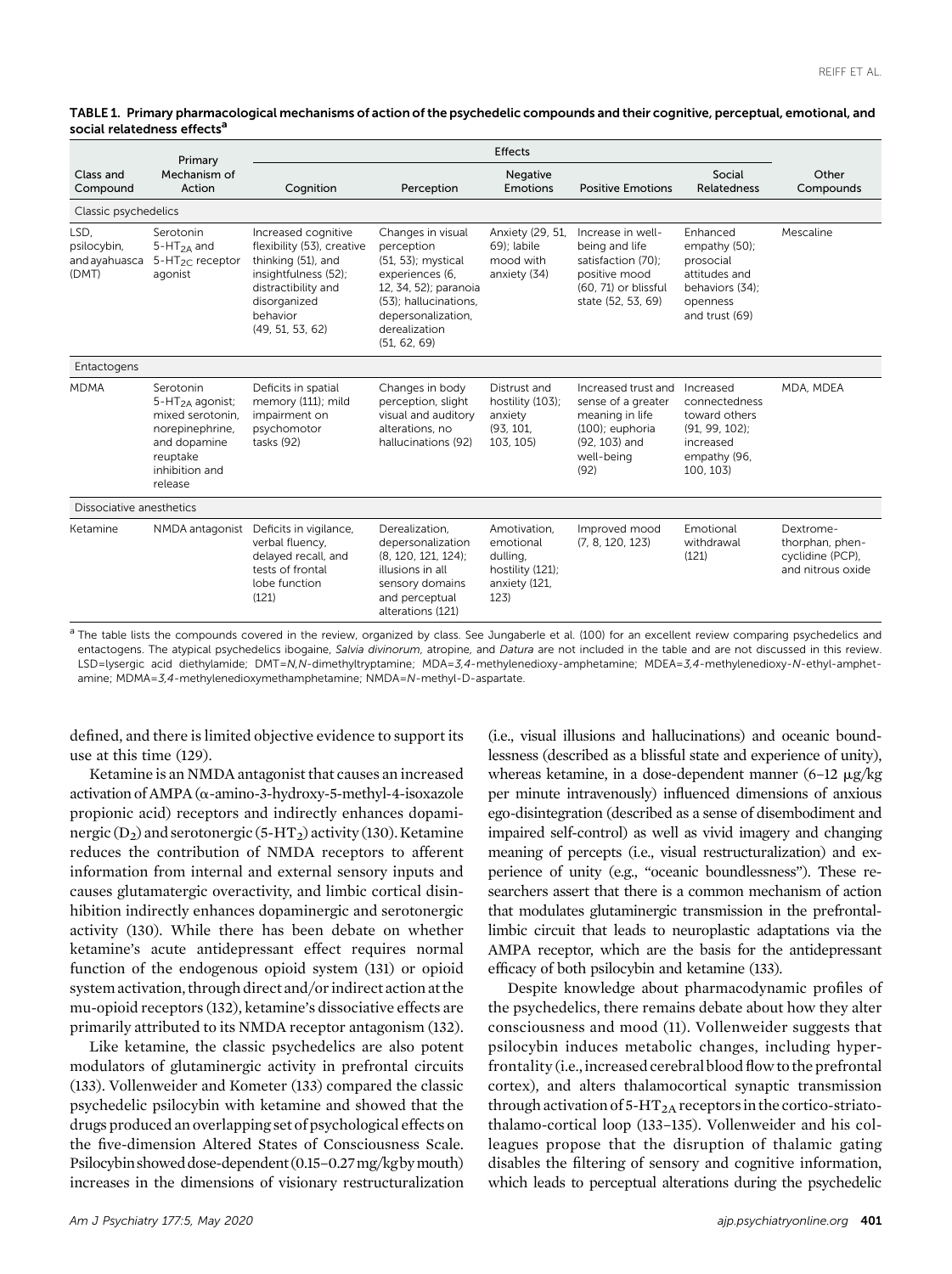experience (35, 49, 134). Carhart-Harris and his colleagues suggest that psilocybin and other classic psychedelics are associated with hypofrontality (decreased blood flow to the prefrontal cortex) and decreased connectivity and neural activity in key regions of the default mode network immediately after drug administration (26). He proposes that these physiological alterations drive the mind toward a more primitive state of entropy or disorder that is suppressed during normal waking consciousness and allows for the disruption of stereotyped patterns of thought and behavior. As the mind becomes more flexible, the individual may challenge automatic thoughts and develop new perspectives (26).

The research-informed theories of Vollenweider and Carhart-Harris are not exclusive and raise new questions about the role of cerebral perfusion, thalamic gating, connectivity, and serotonin in psychiatric disorders. Furthermore, they demonstrate how the psychedelics' unique and diverse pharmacological profiles, which only partially overlap, may be utilized to better inform our understanding of neuroscience.

## PSYCHEDELIC-ASSISTED PSYCHOTHERAPY

The number of studies using psychedelic-assisted psychotherapy has increased, leading to variable methodologies across studies. The two most widely utilized psychotherapy paradigms are psycholytic therapy and psychedelic therapy (16, 115). Psycholytic therapy, which evolved in Europe from the 1950s to the 1970s, took the form of psychoanalytically informed talk therapy with low to moderate doses of LSD  $(30-200 \,\mu g)$ , which were administered over several sessions. The sessions were believed to offer greater access to the unconscious with the goal of facilitating a discharge of emotionally charged psychic tension (136). Psychedelic therapy, which developed simultaneously in the United States with the existential and humanistic schools of psychology, used preparatory therapy followed by one or several high doses of a psychedelic  $(>250 \mu g$  LSD) to create an "overwhelming and transcendent experience," which was then processed in integrative therapy after the drugfacilitated session (136). The goal was to gain novel insights into the patient's condition (136). The recent MDMA studies have used a hybrid of psycholytic therapy and psychedelic therapy, and the majority of recent psilocybin studies have implemented versions of psychedelic therapy, which has recently been closely aligned with transpersonal psychology (18, 23, 29, 104).

Psychedelic-assisted psychotherapy, which includes the spectrum of psycholytic and psychedelic therapy, typically employs three types of sessions: preparatory, medication (one to three sessions with moderate to high doses of a psychedelic), and integration sessions (137). During the preparatory sessions, the therapist or co-therapist team engages the patient to explore his or her life history and to help the patient understand his or her symptoms and intentions, with an

emphasis on the potential for emotional and psychological growth. They also educate the patient about what to expect during the psychedelic session, and they work to develop a sufficient therapeutic alliance (3, 115). During the medication session, the patient is ideally accompanied by a male-female co-therapy team, which has been widely adopted in MDMA studies (104). The male-female co-therapist dyad maintains integrity and safety for the therapeutic relationship, which should not be underappreciated given the history of sexual abuse that occurred during psychotherapy with MDMA in the 1980s (138).

The psychedelic drug is administered in a comfortable room with a reclining chair or bed in an environment that is decorated and appointed so that it will feel familiar and not intimidating in the way a medical office or institutional laboratory might. After drug ingestion, the patient is encouraged to focus his or her attention inward and is offered the option of listening to music and wearing eye shades (3, 29, 104, 115). For the next 6–8 hours, the therapists listen empathically to the patient and maintain a nonthreatening, neutral therapeutic stance. The drug effects and the patient's thought content drive the experience. The therapists' goal is to facilitate a sense of safety, trust, and openness (3, 104). After the medication session, during the integration sessions, the therapists work with the patient to interpret the content of the psychedelic experience into meaningful longterm change through identifying insights or interpreting thoughts or ideas that arose during the psychedelic session (3, 115, 137).

Little is known about the intrapsychic processes and mechanisms by which psychedelic drugs are presumed to work in facilitating psychotherapy or general mental health. It is believed that the therapeutic effect is a result of the interaction between the drug and the mindset of the patient (together often referred to as "set"), the external conditions (often referred to as "setting"), and the therapist(s) (1, 104, 136). It is believed that a therapeutic set and setting make adverse outcomes less likely even when challenging and painful experiences arise. Furthermore, working through a painful experience is an important part of the therapeutic process, just as "peak mystical experience" can be, and should not be considered an adverse event.

Currently, it is unclear whether one psychotherapy approach is better than another. Psychedelics might be used to catalyze or augment widely accepted structured therapies, such as prolonged exposure therapy, cognitive processing therapy, and acceptance and commitment therapy, or less structured treatments, such as dynamic therapy and psychoanalysis. Furthermore, it is unclear whether it is the psychedelic drug itself, the psychedelic-assisted psychotherapy experience, or drug-facilitated enhancements in the therapeutic alliance that promote change (136). While a statistical association between mystical experiences and resolution of symptoms has been reported, the lack of qualitative analysis of various elements of individual psychotherapy sessions used in combination with psychedelic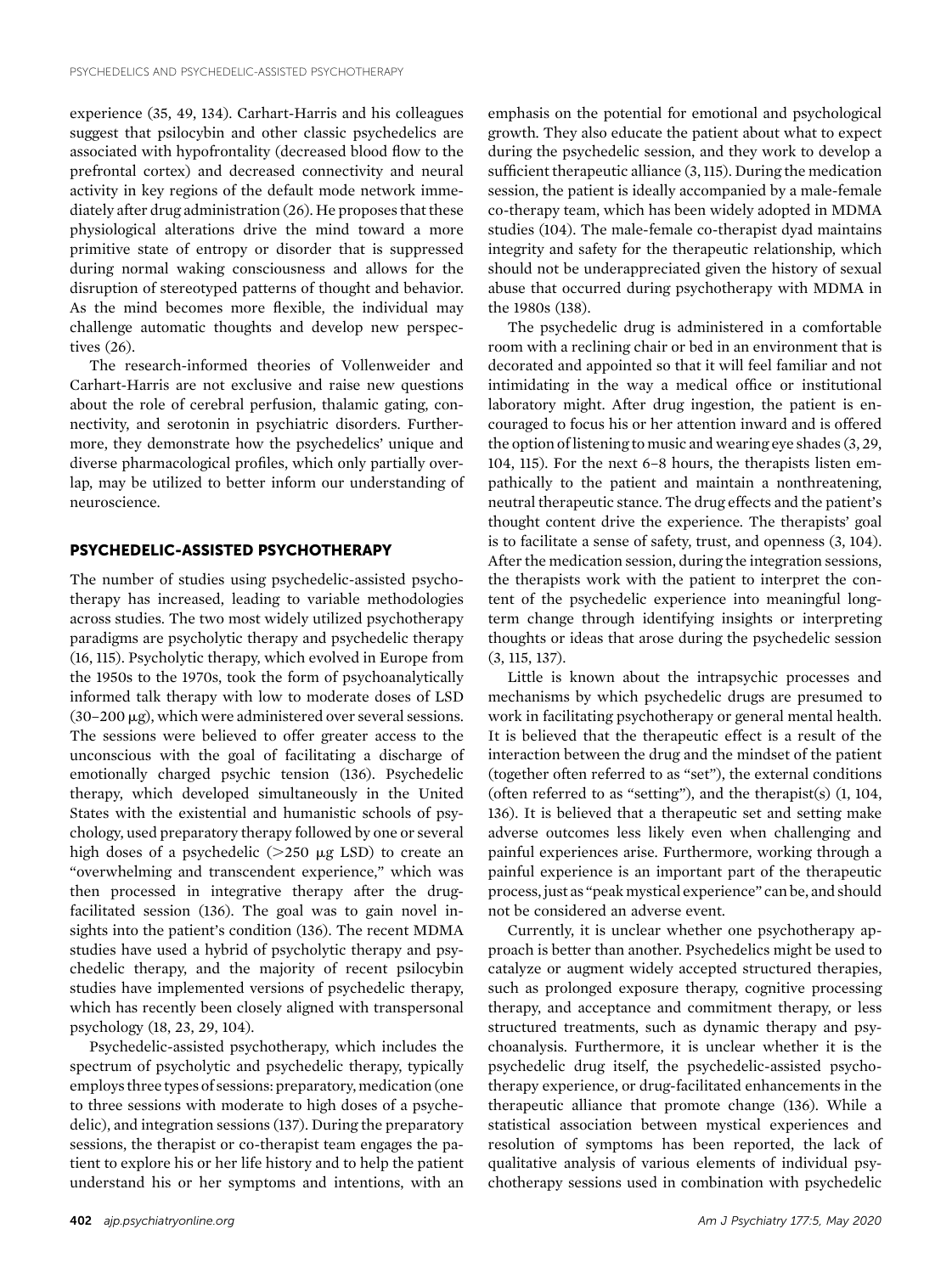drug sessions limits external validity and, in turn, our understanding of the cognitive or emotional processes that lead to favorable outcomes.

### THE POTENTIAL FOR ABUSE

All the drugs reviewed here, except ketamine, are currently classified by the DEA as Schedule I controlled substances under the Controlled Substances Act. As noted earlier, this classification was created by the U.S. Congress in 1970 to diminish the availability of drugs of abuse: "Substances in this schedule have no currently accepted medical use in the United States, a lack of accepted safety for use under medical supervision, and a high potential for abuse" (139). Other drugs under this classification include heroin, marijuana, methaqualone, and mescaline. Psychedelic drugs have remained Schedule I drugs for almost 50 years. Ketamine is classified as a Schedule III substance, which is for drugs with an accepted medical use (e.g., anesthesia) and a potential for abuse.

In 2010, the United Kingdom's Independent Scientific Committee on Drugs published a study that directly addressed the prevalence and severity of adverse effects of potential drugs of abuse on a nine-category matrix of harm (140). They derived scores estimating the magnitude of overall harm to users (and to others) for each drug and substance of abuse. At the top of the list was alcohol, with a harm score of 72, followed by heroin, with a score of 55, then crack cocaine, with a score of 54. Benzodiazepines and ketamine both had a harm score of 15, and methadone's score was 13. Ecstasy, LSD, and psilocybin were at the bottom of the list with harm scores of 9, 7, and 5, respectively. This publication was extremely controversial, although not without support, and eventually led to the dismissal of the lead author, David Nutt, from Britain's Advisory Council on the Misuse of Drugs. In response to this criticism, Nutt and his colleagues refined their methodology and used a multicriteria decision analysis to again evaluate the harmfulness of drugs, both to the individual and to society (140). The results were similar, with alcohol, heroin, and crack cocaine having the highest overall harm scores and Ecstasy, LSD, and psilocybin ranking at the bottom of the list. Given that the societal harm scores were influenced by data from economic costs, health records, police records, and an expert group approach, their generalizability is limited by availability of the analyzed substances in specific countries.

A National Institute on Drug Abuse (NIDA) "DrugFacts" brochure states that certain hallucinogens (e.g., PCP) are potentially addictive and can produce drug cravings and tolerance over time (141). However, hallucinogens are not associated with uncontrollable drug-seeking behavior (141) and animals cannot be trained to self-administer hallucinogens (142). Other hallucinogens (e.g., DMT in the form of ayahuasca tea) do not lead to addiction or tolerance (141). Medical administration of hallucinogens should include careful consideration of the appropriate dosage, patient screening, and appropriate preparation of the patient,

including preparation and follow-up of psychedelic-assisted psychotherapy sessions in accordance with an approved procedure based on research evidence (143).

Another NIDA DrugFacts brochure acknowledges research evidence of the abuse potential of MDMA in animals, albeit to a lesser degree than cocaine (144). While MDMA self-administration models in animals suggest patterns of episodic use at irregular intervals, the observed potential for abuse seems to be less than that for amphetamine and methamphetamine (145). The prospective long-term followup study of individuals with PTSD who received MDMA (N=19; described above [116]) reported that no study participants developed a substance abuse problem (with any illicit drug) during the follow-up period of 7–17 months, suggesting that, at least in research settings, MDMA can be administered with minimal risk that patients will subsequently seek out and self-administer "street Ecstasy." However, further evaluation of MDMA's long-term risks is needed (116).

Researchers at Johns Hopkins University recently evaluated the abuse potential of medically administered psilocybin (143) and determined that, if approved as a medication, psilocybin would be appropriate for Schedule IV classification. Other substances currently classified as Schedule IV include benzodiazepines and hypnotics with a relatively low potential for abuse and dependence.

The available evidence supports a plan for further research into the abuse potential of psychedelic compounds, with consideration of both their therapeutic potential and their risk of abuse or misuse. Future research on psychedelic compounds should include measures of drug-seeking behavior over time, urine drug screens to monitor illicit drug use, and efforts to determine which patient populations may be vulnerable to developing new (or to experiencing relapse of preexisting) substance use disorders.

#### RECOMMENDATIONS FOR FUTURE RESEARCH

With the increased interest in psychedelic research and the FDA's fast-tracking of psychedelic compounds, this would be an appropriate time for the National Institutes of Health, in conjunction with the FDA and other funding agencies, such as MAPS, the Usona Institute, and the Heffter Research Institute, to conduct a series of international symposia on clinical trial methodology in psychedelic drug research. Sellers et al. (119) reviewed the challenges inherent in conducting psychedelic research, and their analysis could serve as a road map for these meetings. They describe multiple confounders and biases in psychedelic trials. They highlight the difficulty in blinding; the lack of data on the acute and chronic dose response (as the drugs can have very different psychological effects at different doses); patient biases and expectancy (including in studies that include patients with prior hallucinogenic use and do not account for that in the analyses); highly selected patient populations, which limits generalizability; and the exclusion of patients with known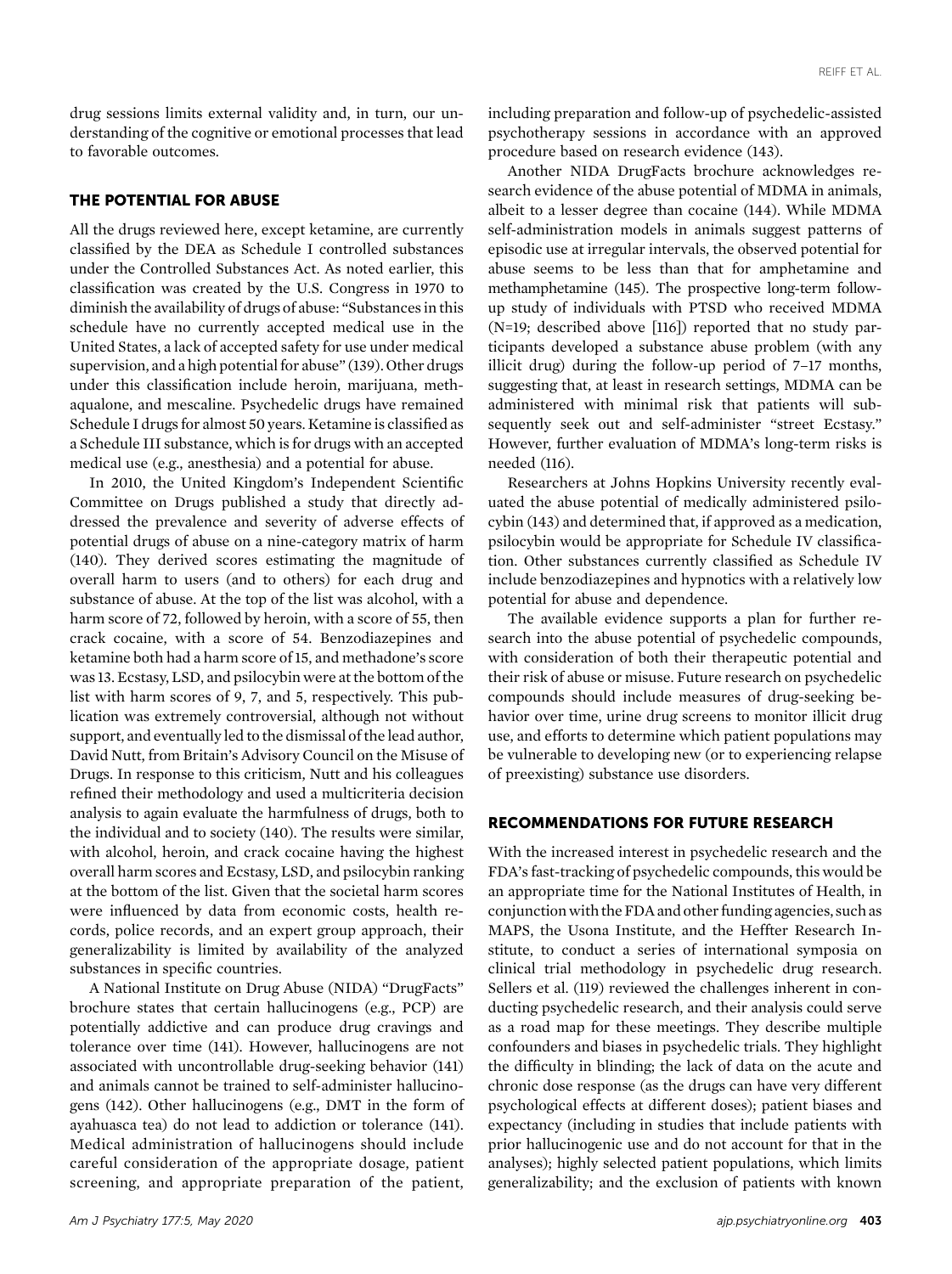risk factors (e.g., personal or family history of psychosis), which limits the understanding of the true risks of the drugs in the routine clinical care of a psychiatric patient population.

Sellers et al. also express their concern that many of the studies'dependent variables, such as the Hallucinogen Rating Scale and Altered States of Consciousness Scale, are incompletely characterized and do not have established predictive validity or utility. They assert that many of the commonly used scales in these studies are not validated patient report outcome measures and have not been shown to be surrogate markers of any therapeutic outcome measure. This is a fair criticism of many of the scales. Some scales, however, such as the MEQ-30, have been validated in experimental studies with controlled doses of psilocybin (32), although even the MEQ-30 was validated using a narrow range of drug doses and was restricted to one hallucinogenic compound. More rigorous analysis of the treatment assessment scales is needed in order to qualify them as patient report outcome measures in clinical trials.

Research will also be limited by the fact that there is not currently a rigorous definition of some of the clinical techniques used in these trials (e.g., psychedelic-assisted psychotherapy) and that expectations and the participants' prior drug experiences are important variables in the response to psychedelic-assisted therapy (6). Future research should also focus on the pharmacodynamic and pharmacokinetic profiles of these agents, with close attention paid to the dose-response relationship and side effects.

Finally, more studies focusing on abuse potential are needed, particularly as the potential for abuse relates to more vulnerable populations. Such studies will be important in assessing the risk these drugs may pose in routine clinical use and could be instrumental in meeting FDA requirements for changing the classification of psychedelics (119).

## **CONCLUSIONS**

The published scientific evidence, although somewhat limited (Table 2), supports continued investigation of psychedelic compounds for treating psychiatric disorders, but it does not yet support the use of any of these drugs for patient care by clinical practitioners outside the research setting.

There is currently a paucity of novel pharmacological mechanisms in the treatment of many psychiatric disorders, and some commentators have called for a "disruptive pharmacology" to investigate new treatments with novel mechanisms using drugs that have previously been restricted by the FDA, including psychedelic agents (146). While we support research on the medical applications of these compounds, we are realistic about the need for more clinical trials using rigorous and validated methodology in controlled settings to address concerns about the potential for substance abuse and significant medical and psychiatric sequelae in vulnerable populations. Research has been hampered by the fact that there is not a rigorous definition of psychedelic-assisted psychotherapy and the fact that the expectations and

personal experiences of the study subjects are important variables in the response to psychedelic-assisted therapy (6). These variables can be difficult to account for in a clinical trial, but they should be a part of the future research agenda.

The FDA's breakthrough designation of MDMA for the treatment of PTSD and psilocybin for the treatment of depression reflects the drugs' potential to treat resistant psychiatric disorders. Recent trials have also shown that psilocybin may be effective for treating anxiety disorders, substance use disorders, and emotional suffering associated with facing the end of one's life. Clinical research data with psilocybin is particularly interesting, as it shows that several sessions of psilocybin-assisted psychotherapy can lead to antidepressant effects that persist for weeks to months. This modality of treatment might provide a therapeutic advantage over current standards of care, such as transcranial magnetic stimulation, electroconvulsive therapy, or ketamine infusion therapy, each of which requires multiple visits per week to achieve antidepressant effect and often requires multiple visits per month to sustain remission (8). While LSD and ayahuasca currently have less scientific evidence to support their use in the clinical setting, the data available at the time of this review clearly support future controlled trials to evaluate their efficacy and safety.

Of some concern is that the use of these compounds appears to be outpacing evidence-based research. The practice of microdosing LSD or psilocybin—taking low doses of psychedelics below the perceptual threshold at regular intervals (approximately once every 3–5 days) to enhance creativity, productivity, mood, or the therapeutic alliance—has become increasingly popular in recent years (4, 74, 147). The growing popularity ofmicrodosingin the general (non–psychiatrically ill) population raises additional questions about psychedelics that might be encountered in clinical practice.

In his 1979 autobiography entitled LSD: My Problem Child (1), Albert Hofmann described his concerns about the potential overenthusiasm for LSD among the public: "This joy at having fathered LSD was tarnished after more than ten years of uninterrupted scientific research andmedicinal usewhen LSD was swept up in the huge wave of an inebriant mania that began to spread over the Western world, above all the United States, at the end of the 1950s."At the time, the recreational use ofLSD was increasing and had societal consequences that led to the restriction of these potentially promising psychedelic compounds from further research as treatments for psychiatric disorders. Psychedelic drugs acquired a negative reputation when they were available to the public through underground channels, without medical indication or regulation. The nascent body of data reviewed here should be leveraged to inform next-step research that asks meaningful questions about the therapeutic potential and the abuse potential of psychedelicassisted psychotherapy in standardized clinical trials, as well as about the potential therapeutic and adverse effects of psychedelic drugs used as monotherapy.

This area of research, involving drugs with pharmacological actions different from those associated with current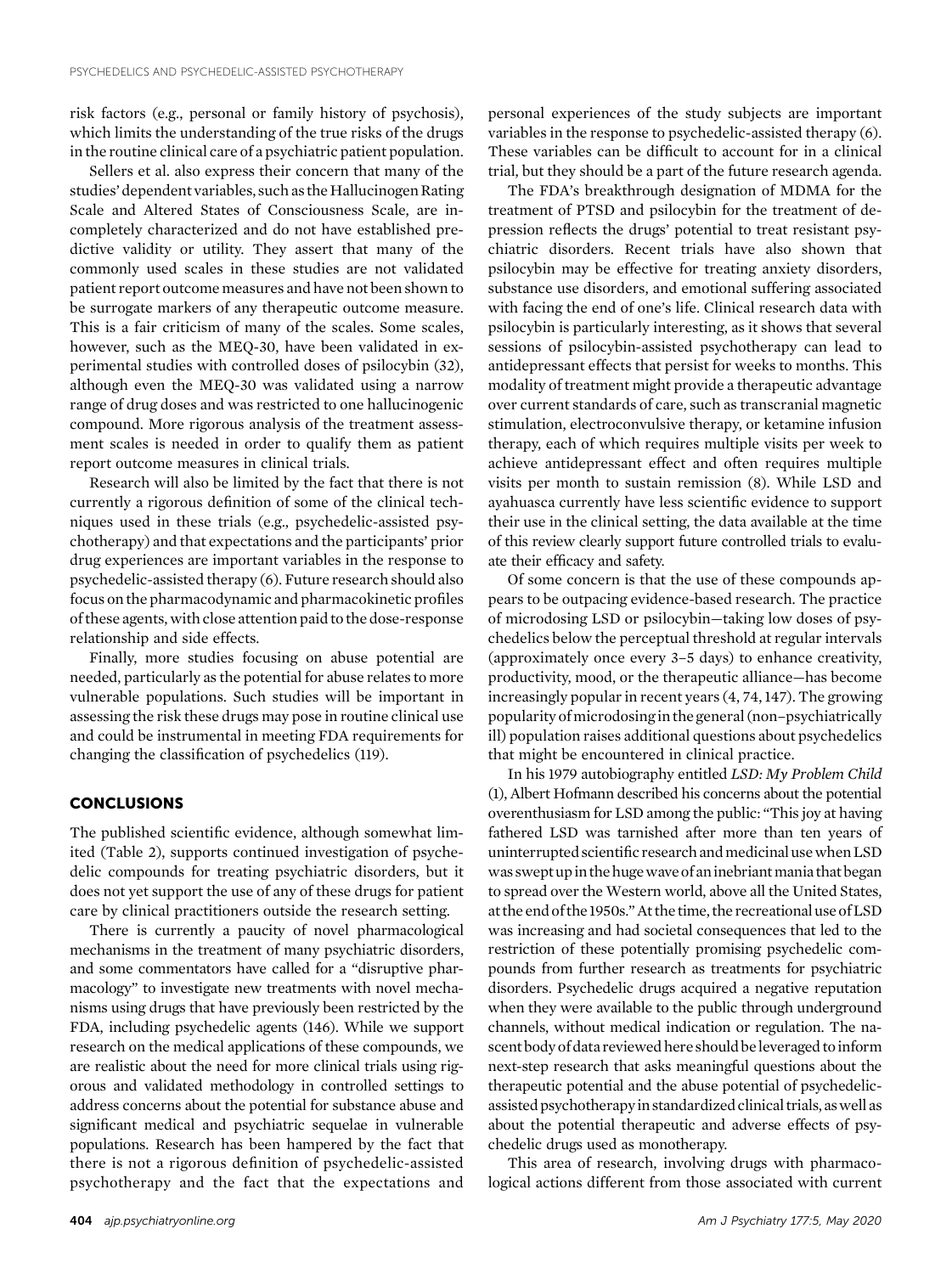# TABLE 2. Recent psychedelic clinical trials<sup>a</sup>

| Compound<br>and Study                    | Design                                                        | Diagnosis                                   | N  | Dose                                                                | Placebo or<br>Control                     | Psychedelic<br>Sessions | Primary<br>Measures                   | Outcome                                                                                                                                                                                                                                                                                                   |
|------------------------------------------|---------------------------------------------------------------|---------------------------------------------|----|---------------------------------------------------------------------|-------------------------------------------|-------------------------|---------------------------------------|-----------------------------------------------------------------------------------------------------------------------------------------------------------------------------------------------------------------------------------------------------------------------------------------------------------|
| <b>MDMA</b>                              |                                                               |                                             |    |                                                                     |                                           |                         |                                       |                                                                                                                                                                                                                                                                                                           |
| Mithoefer<br>et al. (106)                | Randomized<br>double-<br>blind<br>crossover                   | <b>PTSD</b>                                 | 23 | 125 mg, plus<br>optional<br>62.5 mg                                 | Lactose                                   | 2                       | CAPS                                  | Significant reduction in PTSD<br>symptom severity. The mean<br>change in CAPS scores<br>2 months after the second<br>experimental session was<br>$-53.7$ for the MDMA group<br>and $-20.5$ for the placebo<br>group.                                                                                      |
| Mithoefer<br>et al. (116)                | Follow-up                                                     | <b>PTSD</b>                                 | 19 | N/A                                                                 | N/A                                       | N/A                     | CAPS                                  | Significant and sustained<br>reduction in PTSD symptom<br>severity at 74 months.                                                                                                                                                                                                                          |
| Mithoefer<br>et al. (105)                | Randomized<br>double-<br>blind dose-<br>response<br>crossover | <b>PTSD</b>                                 | 26 | 30 mg, 75<br>mg, or 125<br>mg, plus<br>optional 1/2<br>initial dose | 30 mg<br><b>MDMA</b><br>active<br>control | 2                       | CAPS                                  | Significant reduction in PTSD<br>symptom severity. The mean<br>change in CAPS score 1 month<br>after the second experimental<br>session was $-58.3$ for the 75 mg<br>group, $-44.3$ for the 125 mg<br>group, and $-11.4$ for the 30 mg<br>group.                                                          |
| Psilocybin                               |                                                               |                                             |    |                                                                     |                                           |                         |                                       |                                                                                                                                                                                                                                                                                                           |
| Carhart-Harris Open-label<br>et al. (23) |                                                               | Treatment-<br>resistant<br>depression       | 12 | 10 mg, and<br>25 mg 2 weeks<br>later                                | None                                      | 2                       | <b>QIDS</b>                           | Significant reduction in<br>depressive symptoms. The<br>mean change in QIDS score<br>was $-11.8$ at 1 week and $-9.2$ at<br>3 months after the experimental<br>session.                                                                                                                                   |
| Grob et al. (28)                         | Randomized<br>double-<br>blind<br>placebo                     | Cancer-related<br>anxiety and<br>depression | 12 | $0.2 \text{ mg/kg}$                                                 | Niacin                                    | 1                       | STAI, BDI                             | Sustained decrease in STAI<br>scores for the entire 6-month<br>follow-up, which reached<br>significance at 1 and 3 months<br>after treatment. The mean BDI<br>score dropped by almost 30%<br>after 1 month and reached<br>significance at 6-month<br>follow-up.                                           |
| Griffiths et al.<br>(18)                 | Randomized<br>double-<br>blind<br>crossover                   | Cancer-related<br>depression and<br>anxiety | 51 | 22 or 30<br>mg/70 kg                                                | Psilocybin,<br>$1$ or $3$ mg/<br>70 kg    | 1                       | HAM-A,<br>HAM-D                       | At 6-month follow-up, the<br>overall rate of clinical response<br>was 78% on the HAM-D and 83%<br>on the HAM-A; the overall rate<br>of symptom remission was 65%<br>on the HAM-D and 57% on the<br>HAM-A.                                                                                                 |
| Ross et al.<br>(29)                      | Randomized<br>double-<br>blind<br>crossover                   | Cancer-related<br>anxiety and<br>depression | 29 | $0.3 \text{ mg/kg}$                                                 | Niacin                                    | 1                       | HADS, STAI,<br><b>BDI</b>             | At 6.5-month follow-up, after<br>all participants had received<br>psilocybin, 60%-80% of<br>participants had clinically<br>significant sustained reductions<br>in depression or anxiety,<br>sustained benefits in existential<br>distress and quality of life, and<br>improved attitudes toward<br>death. |
| Johnson et al. Open-label<br>(30)        |                                                               | Tobacco use<br>disorder                     | 15 | 20 mg/70 kg<br>or 30 mg/<br>70 kg                                   | None                                      | $2 - 3$                 | Laboratory-<br>verified<br>abstinence | At 6-month follow-up, 80% of<br>participants were laboratory-<br>verified as abstinent.                                                                                                                                                                                                                   |

continued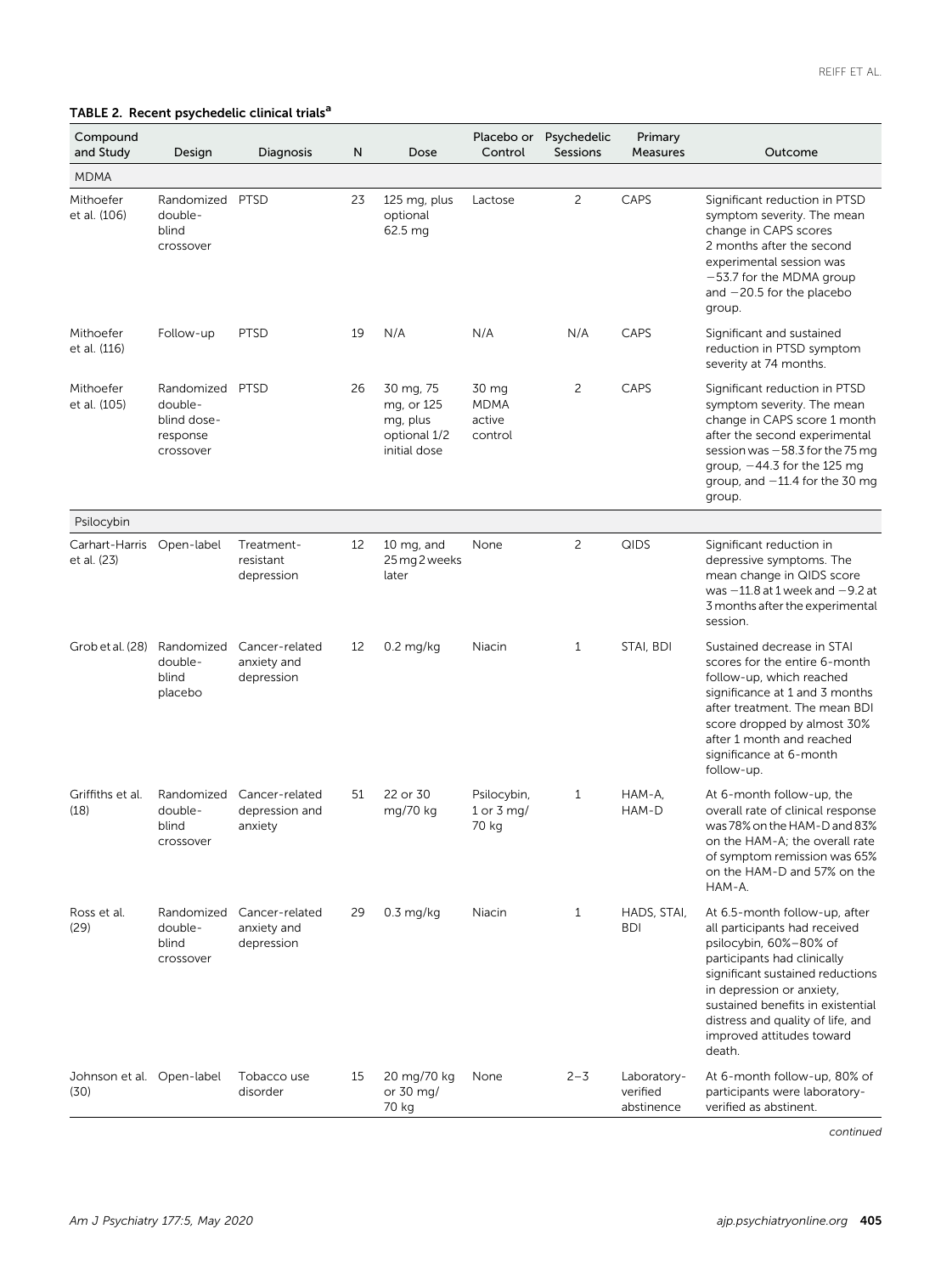|  | <b>TABLE 2, continued</b> |
|--|---------------------------|
|--|---------------------------|

| Compound<br>and Study             | Design                                      | Diagnosis                                                    | Ν          | Dose                                                                    | Control                 | Placebo or Psychedelic<br>Sessions | Primary<br>Measures                   | Outcome                                                                                                                                                                                                                                                                                 |
|-----------------------------------|---------------------------------------------|--------------------------------------------------------------|------------|-------------------------------------------------------------------------|-------------------------|------------------------------------|---------------------------------------|-----------------------------------------------------------------------------------------------------------------------------------------------------------------------------------------------------------------------------------------------------------------------------------------|
| Johnson et al. Follow-up<br>(148) |                                             | Tobacco use<br>disorder                                      | 15, 12 N/A |                                                                         | N/A                     | 0                                  | Laboratory-<br>verified<br>abstinence | At 1-year follow-up, 10/15 (67%)<br>participants were laboratory-<br>verified as abstinent, and at<br>2.5-year follow-up, 9/12 (75%)<br>participants were laboratory-<br>verified as abstinent.                                                                                         |
| Bogenschutz<br>et al. (31)        | Open-label                                  | Alcohol use<br>disorder                                      | 10         | $0.3$ mg/kg,<br>and $0.4$<br>mg/kg 4<br>weeks later                     | None                    | $\overline{2}$                     | AASE                                  | Abstinence measured<br>using the AASE increased<br>significantly after psilocybin<br>administration. Gains were<br>largely maintained at 36-week<br>follow-up, and the intensity of<br>the first psilocybin session<br>predicted changes in drinking in<br>weeks $5-8$ .                |
| <b>LSD</b>                        |                                             |                                                              |            |                                                                         |                         |                                    |                                       |                                                                                                                                                                                                                                                                                         |
| Gasser et al.<br>(48)             | Randomized<br>double-<br>blind<br>crossover | Anxiety<br>associated with<br>life-threatening<br>disease    | 12         | $200 \mu g$                                                             | LSD 20 $\mu$ g          | 2                                  | <b>STAI</b>                           | Significant reduction in STAI<br>state score at 2-month follow-<br>up. The mean change in STAI<br>state score was $-11.6$ , and this<br>reduction in state anxiety was<br>sustained at 12-month<br>follow-up.                                                                           |
| Schmid et al.<br>(70)             | Randomized<br>double-<br>blind<br>crossover | Healthy<br>subjects                                          | 16         | $200 \mu g$                                                             | <b>Not</b><br>specified | $\mathbf{1}$                       | PEQ, MS                               | A moderate dose of LSD<br>induced a subjectively<br>meaningful experience with<br>lasting positive effects: positive<br>attitudes about life and/or self,<br>positive mood changes,<br>altruistic/positive social effects,<br>and positive changes in well-<br>being/life satisfaction. |
| Ayahuasca                         |                                             |                                                              |            |                                                                         |                         |                                    |                                       |                                                                                                                                                                                                                                                                                         |
| Osório et al.<br>(87)             | Open-label                                  | Major depression<br>with failure<br>of one<br>antidepressant | 6          | $2.2$ mL/kg<br>$(0.8 \text{ mg/mL}$<br>DMT,<br>$0.21$ mg/mL<br>harmine) | None                    | $\mathbf{1}$                       | HAM-D,<br><b>MADRS</b>                | HAM-D scores were reduced<br>by 62% 1 day after drug<br>administration and by 72% at<br>7 days. MADRS scores were<br>reduced by 82% at 7 days, with<br>sustained effects at 21 days.                                                                                                    |
| Sanches et al. Open-label<br>(88) |                                             | Major depression<br>with failure<br>of one<br>antidepressant | 17         | $2.2$ mL/kg<br>$(0.8 \text{ mg/mL}$<br>DMT,<br>$0.21$ mg/mL<br>harmine) | None                    | $\mathbf{1}$                       | $HAM-D$<br><b>MADRS</b>               | Significant reductions in<br>HAM-D and MADRS scores 1, 7,<br>14, and 21 days after drug<br>administration. The mean<br>change in HAM-D score 21 days<br>after drug administration was<br>$-11.4.$                                                                                       |

a AASE=Alcohol Abstinence Self-Efficacy Scale; BDI=Beck Depression Inventory; CAPS=Clinician-Administered PTSD Scale; LSD=lysergic acid diethylamide; DMT=N,N-dimethyltryptamine; HADS=Hospital Anxiety and Depression Scale; HAM-A=Hamilton Anxiety Rating Scale; HAM-D=Hamilton Depression Rating Scale; MADRS=Montgomery-Åsberg Depression Rating Scale; MDMA=3,4-methylenedioxymethamphetamine; MS=Mysticism Scale; N/A=not applicable; PEQ=Persisting Effects Questionnaire; PTSD=posttraumatic stress disorder; QIDS=Quick Inventory of Depressive Symptomatology; STAI=State-Trait Anxiety Inventory.

antidepressant medications, has the potential to advance our understanding of the neurobiological processes and therapeutic outcomes achieved by patients with a variety of mood and anxiety spectrum disorders. As we have pointed out, there are significant limitations in the study methodologies, and the available evidence base includes the use of nonrepresentative samples (relative to the general population) through self-selection of individuals

into clinical trials who may be biased toward expecting beneficial effects, including mystical experience related to ingestion of psychedelics; crossover study designs rather than parallel-group designs, precluding betweengroup comparisons for long-term follow-up outcomes with participants who received placebo; inconsistencies in medication dosing between studies; and blinding methods compromised by the pronounced effects of the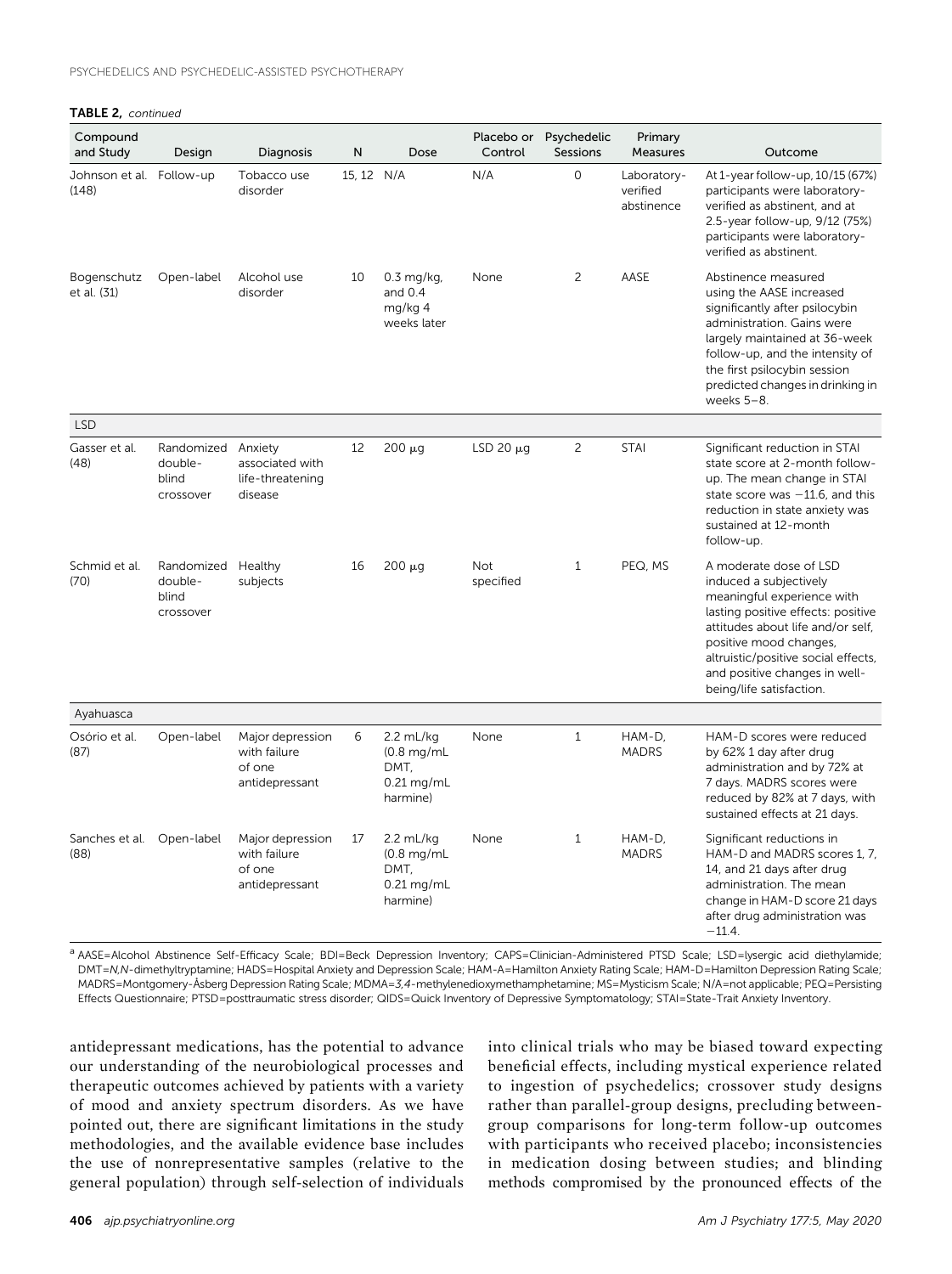psychedelic interventions. These limitations notwithstanding, the preliminary data on the therapeutic potential of psychedelic drugs support further research.

#### AUTHOR AND ARTICLE INFORMATION

Department of Psychiatry, New York University School of Medicine, New York (Reiff); Department of Psychiatry and Human Behavior, Emory University School of Medicine, Atlanta (Richman, McDonald); Department of Psychiatry, Dell Medical School and the Institute for Early Life Adversity Research, University of Texas at Austin (Nemeroff); Department of Psychiatry and Human Behavior, Butler Hospital, Brown University, Providence, R.I. (Carpenter); Department of Psychiatry and Behavioral Sciences, University of Minnesota, Minneapolis (Widge); Department of Psychiatry and Behavioral Sciences, Stanford University, Stanford, Calif., and Veterans Affairs Palo Alto Health Care System, Palo Alto, Calif. (Rodriguez); Department of Psychiatry, University of Wisconsin School of Medicine and Public Health, Madison (Kalin).

Send correspondence to Dr. McDonald ([wmcdona@emory.edu](mailto:wmcdona@emory.edu)).

Dr. Nemeroff has received research support from NIH and the Stanley Medical Research Institute; he has served as a consultant for Bracket (Clintara), Fortress Biotech, Intra-Cellular Therapies, Janssen Research and Development, Magstim, Navitor Pharmaceuticals, Sunovion Pharmaceuticals, Taisho Pharmaceuticals, Takeda, TC MSO, and Xhale; he has served on scientific advisory boards for the American Foundation for Suicide Prevention, the Anxiety and Depression Association of America, Bracket (Clintara), the Brain and Behavior Research Foundation, the Laureate Institute for Brain Research, Skyland Trail, and Xhale; he is a stockholder in AbbVie, Antares, BI Gen Holdings, Celgene, OPKO Health, Seattle Genetics, and Xhale; he serves on the board of directors for the American Foundation for Suicide Prevention, the Anxiety and Depression Association of America, and Gratitude America; he has received income or equity of \$10,000 or more from American Psychiatric Publishing, Bracket (Clintara), Magstim, CME Outfitters, and Intra-Cellular Therapies; and he holds patents on a method and devices for transdermal delivery of lithium (patent 6,375,990B1) and a method of assessing antidepressant drug therapy via transport inhibition of monoamine neurotransmitters by ex vivo assay (patent 7,148,027B2). Dr. Carpenter has received consulting income from Janssen, Magstim, and Nexstim, research support from AffectNeuro, Feelmore Labs, Janssen, NeoSync, and Neuronetics, and research equipment support from Nexstim. Dr. Widge has received consulting income from Circuit Therapeutics, Livanova, and Medtronic, speaking fees from Livanova and Medtronic, and research device donations from Medtronic; he has multiple patent applications pending related to brain stimulation for psychiatric disorders. Dr. Rodriguez has received research grants and support from Biohaven Pharmaceuticals, the Brain and Behavior Research Foundation, the National Institute on Aging, NIDA, NIMH, and the Robert Wood Johnson Foundation; she has served as a consultant for Allergan, BlackThorn Therapeutics, Epiodyne, and Rugen Therapeutics; and she serves as a Deputy Editor for the American Journal of Psychiatry. Dr. Kalin has received research grants and support from NIH and NIHM; he has served as a consultant for the American Psychiatric Association, CME Outfitters, the Pritzker Neuropsychiatric Disorder Research Consortium, and the Skyland Trail Advisory Board; he serves as Editor-in-Chief for the American Journal of Psychiatry; and he is a shareholder in Seattle Genetics. Dr. McDonald has received research support from Cervel Neurotherapeutics, the National Institute of Neurological Disease and Stroke, the National Institute on Aging, NeoSync, Neuronetics, NIMH, Soterix, and the Stanley Foundation; he has served as a consultant for Signant Health; he receives royalties from Oxford University Press; and he receives funding from the J.B. Fuqua Foundation. The other authors report no financial relationships with commercial interests.

The findings, opinions, and conclusions of this review do not necessarily represent the views of the officers, trustees, or all members of the American Psychiatric Association. The views expressed are those of the authors.

Received January 13, 2019; revision received August 10, 2019; accepted November 12, 2019; published online Feb. 26, 2020.

#### REFERENCES

- 1. Hofmann A: LSD, My Problem Child: Reflections on Sacred Drugs, Mysticism, and Science. Santa Cruz, Calif, Multidisciplinary Association for Psychedelic Studies (MAPS), 2009
- 2. Lee M, Shlain B: Acid Dreams: The Complete History of LSD: The CIA, The Sixties, and Beyond. New York, Grove Press, 1992
- 3. Pollan M: My adventure with trip doctors. New York Times Magazine, May 15, 2018
- 4. Williams J: A strait-laced writer explores psychedelics, and leaves the door of perception ajar. New York Times, May 14, 2018
- 5. McClelland M: The psychedelic miracle: how some doctors are risking everything to unleash the healing power of MDMA, ayahuasca, and other hallucinogens. Rolling Stone, March 9, 2017
- 6. Garcia-Romeu A, Kersgaard B, Addy PH: Clinical applications of hallucinogens: a review. Exp Clin Psychopharmacol 2016; 24: 229–268
- 7. Sanacora G, Frye MA, McDonald W, et al: A consensus statement on the use of ketamine in the treatment of mood disorders. JAMA Psychiatry 2017; 74:399–405
- 8. Newport DJ, Carpenter LL, McDonald WM, et al: Ketamine and other NMDA antagonists: early clinical trials and possible mechanisms in depression. Am J Psychiatry 2015; 172:950–966
- 9. Schultes RE, Hofmann A: Plants of The Gods: Their Sacred, Healing, and Hallucinogenic Powers. Rochester, Vt, Healing Arts Press, 1992
- 10. Wasson GR: The Wondrous Mushroom: Mycolatry in Meso-America. New York, McGraw-Hill, 1980
- 11. Rickli A, Moning OD, Hoener MC, et al: Receptor interaction profiles of novel psychoactive tryptamines compared with classic hallucinogens. Eur Neuropsychopharmacol 2016; 26:1327–1337
- 12. Johnson MW, Hendricks PS, Barrett FS, et al: Classic psychedelics: an integrative review of epidemiology, therapeutics, mystical experience, and brain network function. Pharmacol Ther 2019; 197: 83–102
- 13. Dinis-Oliveira RJ: Metabolism of psilocybin and psilocin: clinical and forensic toxicological relevance. DrugMetab Rev 2017; 49:84–91
- 14. Passie T, Seifert J, Schneider U, et al: The pharmacology of psilocybin. Addict Biol 2002; 7:357–364
- 15. Nicholas CR, Henriquez KM, Gassman MC, et al: High dose psilocybin is associated with positive subjective effects in healthy volunteers. J Psychopharmacol 2018; 32:770–778
- 16. Bogenschutz MP, Ross S: Therapeutic Applications of Classic Hallucinogens, in Behavioral Neurobiology of Psychedelic Drugs Current Topics in Behavioral Neurosciences. Edited by Halberstadt AL, Vollenweider FX, Nichols DE. Berlin, Heidelberg, Springer, 2016
- 17. Johnson MW, Sewell RA, Griffiths RR: Psilocybin dose-dependently causes delayed, transient headaches in healthy volunteers. Drug Alcohol Depend 2012; 123:132–140
- 18. Griffiths RR, JohnsonMW, CarducciMA, et al: Psilocybin produces substantial and sustained decreases in depression and anxiety in patients with life-threatening cancer: a randomized double-blind trial. J Psychopharmacol 2016; 30:1181–1197
- 19. Doblin R: Pahnke's "Good Friday Experiment": a long-term followup and methodological critique. Journal of Transpersonal Psychology 1991; 23:1–28
- 20. Darling DC, Doblin R, Metzner R: Prisoner behavior change and experimental mysticism: two classic studies from the Harvard Psilocybin Project, in Sacred Mushroom of Visions: Teonanácatl: A Sourcebook on the Psilocybin Mushroom. Edited by Metzner R, Darling DC. Rochester, Vt, Park Street Press, 2006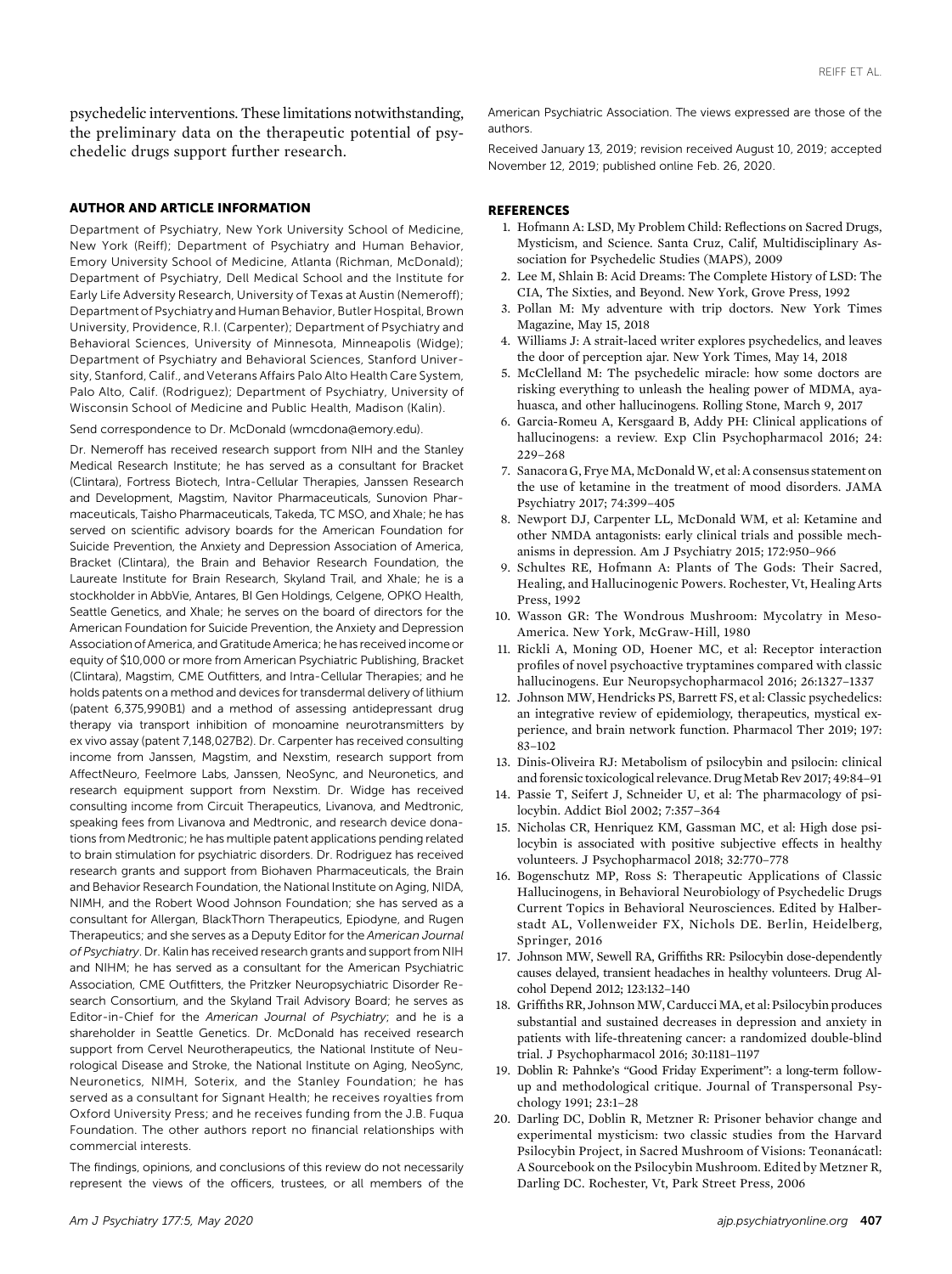- 21. Greenfield R: Timothy Leary: A Biography. New York, Harcourt, 2006
- 22. Doblin R: Dr. Leary's Concord Prison Experiment: a 34-year follow-up study. J Psychoactive Drugs 1998; 30:419–426
- 23. Carhart-Harris RL, Bolstridge M, Rucker J, et al: Psilocybin with psychological support for treatment-resistant depression: an openlabel feasibility study. Lancet Psychiatry 2016; 3:619–627
- 24. Ma Y: Neuropsychological mechanism underlying antidepressant effect: a systematic meta-analysis. Mol Psychiatry 2015; 20: 311–319
- 25. Carhart-Harris RL, Erritzoe D, Williams T, et al: Neural correlates of the psychedelic state as determined by fMRI studies with psilocybin. Proc Natl Acad Sci USA 2012; 109:2138–2143
- 26. Carhart-Harris RL, Leech R, Hellyer PJ, et al: The entropic brain: a theory of conscious states informed by neuroimaging research with psychedelic drugs. Front Hum Neurosci 2014; 8:20
- 27. Li M, Fitzgerald P, Rodin G: Evidence-based treatment of depression in patients with cancer. J Clin Oncol 2012; 30:1187–1196
- 28. Grob CS, Danforth AL, Chopra GS, et al: Pilot study of psilocybin treatment for anxiety in patients with advanced-stage cancer. Arch Gen Psychiatry 2011; 68:71–78
- 29. Ross S, Bossis A, Guss J, et al: Rapid and sustained symptom reduction following psilocybin treatment for anxiety and depression in patients with life-threatening cancer: a randomized controlled trial. J Psychopharmacol 2016; 30:1165–1180
- 30. Johnson MW, Garcia-Romeu A, Cosimano MP, et al: Pilot study of the 5-HT2AR agonist psilocybin in the treatment of tobacco addiction. J Psychopharmacol 2014; 28:983–992
- 31. Bogenschutz MP, Forcehimes AA, Pommy JA, et al: Psilocybinassisted treatment for alcohol dependence: a proof-of-concept study. J Psychopharmacol 2015; 29:289–299
- 32. Barrett FS, Johnson MW, Griffiths RR: Validation of the revised Mystical Experience Questionnaire in experimental sessions with psilocybin. J Psychopharmacol 2015; 29:1182–1190
- 33. Maclean KA, Leoutsakos JM, Johnson MW, et al: Factor analysis of the Mystical Experience Questionnaire: a study of experiences occasioned by the hallucinogen psilocybin. J Sci Study Relig 2012; 51:721–737
- 34. Griffiths RR, Johnson MW, Richards WA, et al: Psilocybin-occasioned mystical-type experience in combination with meditation and other spiritual practices produces enduring positive changes in psychological functioning and in trait measures of prosocial attitudes and behaviors. J Psychopharmacol 2018; 32:49–69
- 35. Geyer MA, Vollenweider FX: Serotonin research: contributions to understanding psychoses. Trends Pharmacol Sci 2008; 29:445–453
- 36. Ross S, Peselow E: Co-occurring psychotic and addictive disorders: neurobiology and diagnosis. Clin Neuropharmacol 2012; 35:235–243
- 37. Studerus E, Kometer M, Hasler F, et al: Acute, subacute, and long-term subjective effects of psilocybin in healthy humans: a pooled analysis of experimental studies. J Psychopharmacol 2011; 25:1434–1452
- 38. Carbonaro TM, Bradstreet MP, Barrett FS, et al: Survey study of challenging experiences after ingesting psilocybin mushrooms: acute and enduring positive and negative consequences. J Psychopharmacol 2016; 30:1268–1278
- 39. Hartman S: Psilocybin could be legal for therapy by 2021. Rolling Stone, November 18, 2018. [https://www.rollingstone.com/culture/](https://www.rollingstone.com/culture/culture-news/psilocybin-legal-therapy-mdma-753946/) [culture-news/psilocybin-legal-therapy-mdma-753946/](https://www.rollingstone.com/culture/culture-news/psilocybin-legal-therapy-mdma-753946/)
- 40. COMPASS: Our clinical trials: treatment-resistant depression study. August 18, 2018.<https://compasspathways.com/research-clinical-trials/>
- 41. Brodwin E: A startup backed by Peter Thiel has churned out 20,000 doses of magic mushrooms, and is making more. Business Insider, July 23, 2018
- 42. Kunzman K: FDA approveslandmark psilocybin trial for treatmentresistant depression. MDMagazine (mdmag.com), August 24, 2018. [https://www.mdmag.com/medical-news/fda-approves-landmark](https://www.mdmag.com/medical-news/fda-approves-landmark-psilocybin-trial-for-treatmentresistant-depression)[psilocybin-trial-for-treatmentresistant-depression](https://www.mdmag.com/medical-news/fda-approves-landmark-psilocybin-trial-for-treatmentresistant-depression)
- 43. Usona Institute: Usona Research. 2018 [http://www.usonainstitute.](http://www.usonainstitute.org/research/) [org/research/](http://www.usonainstitute.org/research/)
- 44. Moreno FA, Wiegand CB, Taitano EK, et al: Safety, tolerability, and efficacy of psilocybin in 9 patients with obsessive-compulsive disorder. J Clin Psychiatry 2006; 67:1735–1740
- 45. Pahnke WN: Psychedelic drugs and mystical experience. Int Psychiatry Clin 1969; 5:149–162
- 46. Nichols DE: Psychedelics. Pharmacol Rev 2016; 68:264–355
- 47. Abramson HA: The Use of LSD in Psychotherapy, in Transactions of a Conference on d-Lysergic Acid Diethylamine (LSD-25). New York: Josiah Macy Jr. Foundation Publications, 1959
- 48. Gasser P, Holstein D, Michel Y, et al: Safety and efficacy of lysergic acid diethylamide-assisted psychotherapy for anxiety associated with life-threatening diseases. J Nerv Ment Dis 2014; 202:513–520
- 49. Kraehenmann R, Pokorny D, Aicher H, et al: LSD increases primary process thinking via serotonin 2A receptor activation. Front Pharmacol 2017; 8:814
- 50. Dolder PC, Schmid Y, Müller F, et al: LSD acutely impairs fear recognition and enhances emotional empathy and sociality. Neuropsychopharmacology 2016; 41:2638–2646
- 51. Kraehenmann R: Dreams and psychedelics: neurophenomenological comparison and therapeutic implications. Curr Neuropharmacol 2017; 15:1032–1042
- 52. Liechti ME, Dolder PC, Schmid Y: Alterations of consciousness and mystical-type experiences after acute LSD in humans. Psychopharmacology (Berl) 2017; 234:1499–1510
- 53. Carhart-Harris RL, Kaelen M, Bolstridge M, et al: The paradoxical psychological effects of lysergic acid diethylamide (LSD). Psychol Med 2016; 46:1379–1390
- 54. Carbonaro TM, Eshleman AJ, Forster MJ, et al: The role of 5-HT2A, 5-HT 2C, and mGlu2 receptors in the behavioral effects of tryptamine hallucinogens N,N-dimethyltryptamine and N,Ndiisopropyltryptamine in rats and mice. Psychopharmacology (Berl) 2015; 232:275–284
- 55. Buchborn T, Schröder H, Dieterich DC, et al: Tolerance to LSD and DOB induced shaking behaviour: differential adaptations of frontocortical 5-HT(2A) and glutamate receptor binding sites. Behav Brain Res 2015; 281:62–68
- 56. Halberstadt AL: Recent advances in the neuropsychopharmacology of serotonergic hallucinogens. Behav Brain Res 2015; 277:99–120
- 57. Preller KH, Herdener M, Pokorny T, et al: The fabric of meaning and subjective effects in LSD-induced states depend on serotonin 2A receptor activation. Curr Biol 2017; 27:451–457
- 58. Müller F, Lenz C, Dolder P, et al: Increased thalamic resting-state connectivity as a core driver of LSD-induced hallucinations. Acta Psychiatr Scand 2017; 136:648–657
- 59. Passie T, Halpern JH, Stichtenoth DO, et al: The pharmacology of lysergic acid diethylamide: a review. CNS Neurosci Ther 2008; 14: 295–314
- 60. Dos Santos RG, Balthazar FM, Bouso JC, et al: The current state of research on ayahuasca: a systematic review of human studies assessing psychiatric symptoms, neuropsychological functioning, and neuroimaging. J Psychopharmacol 2016; 30:1230–1247
- 61. Rinkel M, DeSHON HJ, Hyde RW, et al: Experimental schizophrenia-like symptoms. Am J Psychiatry 1952; 108:572–578
- 62. De Gregorio D, Comai S, Posa L, et al: d-Lysergic acid diethylamide (LSD) as a model of psychosis: mechanism of action and pharmacology. Int J Mol Sci 2016; 17:E1953
- 63. Johansen PO, Krebs TS: Psychedelics not linked to mental health problems or suicidal behavior: a population study. J Psychopharmacol 2015; 29:270–279
- 64. Smith CM: A new adjunct to the treatment of alcoholism: the hallucinogenic drugs. Q J Stud Alcohol 1958; 19:406–417
- 65. Grof S, Halifax J: The Human Encounter With Death. New York, EP Dutton, 1977
- 66. Liester MB: A review of lysergic acid diethylamide (LSD) in the treatment of addictions: historical perspectives and future prospects. Curr Drug Abuse Rev 2014; 7:146–156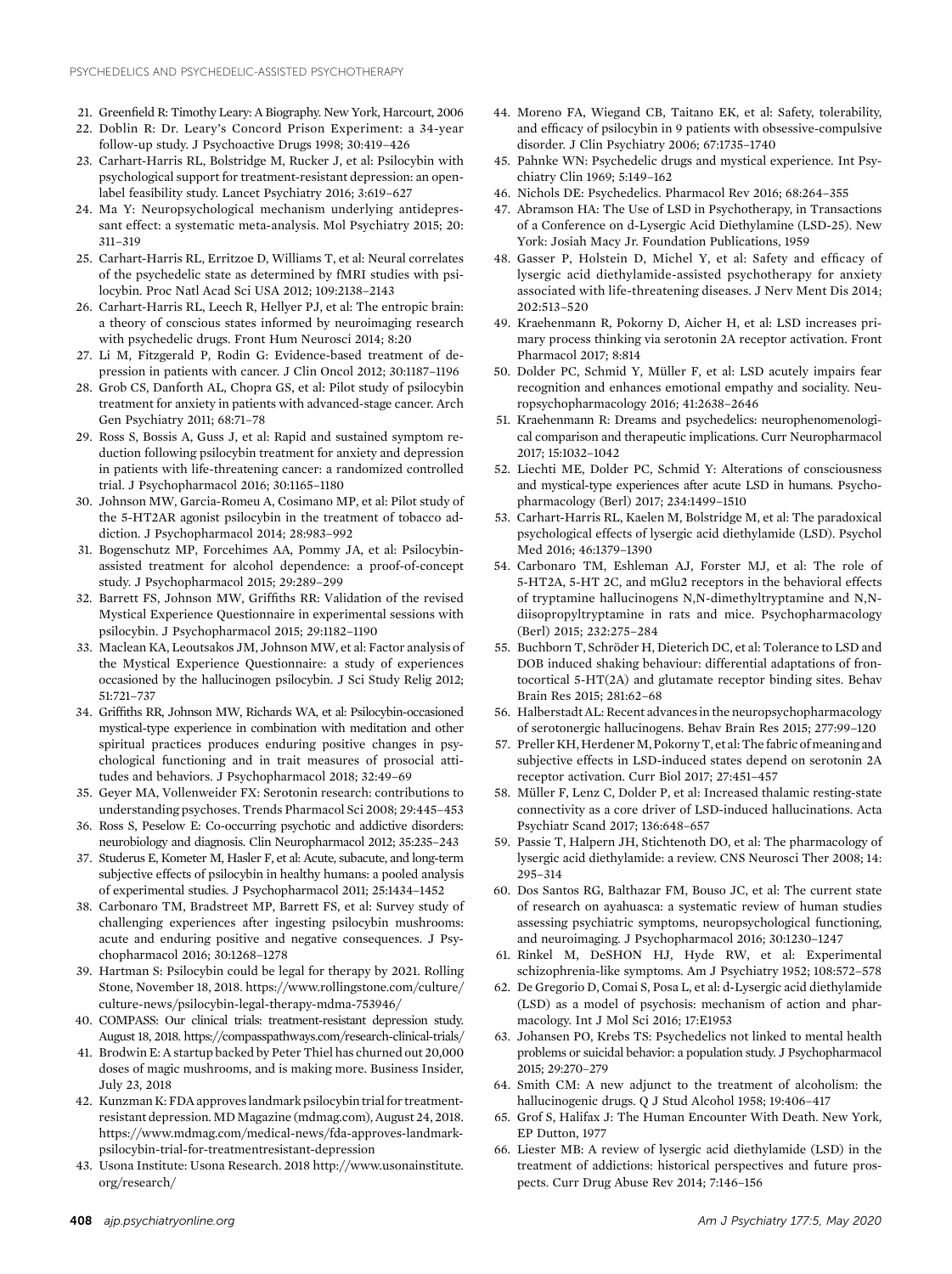- 67. Oram M: Efficacy and enlightenment: LSD psychotherapy and the Drug Amendments of 1962. J Hist Med Allied Sci 2014; 69: 221–250
- 68. Nichols DE: Dark classics in chemical neuroscience: lysergic acid diethylamide (LSD). ACS Chem Neurosci 2018; 9:2331–2343
- 69. Schmid Y, Enzler F, Gasser P, et al: Acute effects of lysergic acid diethylamide in healthy subjects. Biol Psychiatry 2015; 78: 544–553
- 70. Schmid Y, Liechti ME: Long-lasting subjective effects of LSD in normal subjects. Psychopharmacology (Berl) 2018; 235:535–545
- 71. Griffiths RR, Richards WA, McCann U, et al: Psilocybin can occasion mystical-type experiences having substantial and sustained personal meaning and spiritual significance. Psychopharmacology (Berl) 2006; 187:268–283
- 72. Mueller F, Lenz C, Dolder PC, et al: Acute effects of LSD on amygdala activity during processing of fearful stimuli in healthy subjects. Transl Psychiatry 2017; 7:e1084
- 73. Kuchler H: How Silicon Valley rediscovered LSD. Financial Times, August 10, 2017
- 74. Fadiman J: The Psychedelic Explorer's Guide: Safe, Therapeutic, and Sacred Journeys. Rochester, Vermont, Park Street Press, 2011
- 75. Bershad AK, Schepers ST, Bremmer MP, et al: Acute subjective and behavioral effects of microdoses of lysergic acid diethylamide in healthy human volunteers. Biol Psychiatry 2019; 86:792–800
- 76. Riba J, Rodríguez-Fornells A, Urbano G, et al: Subjective effects and tolerability of the South American psychoactive beverage ayahuasca in healthy volunteers. Psychopharmacology (Berl) 2001; 154:85–95
- 77. Shanon B: The Antipodes of the Mind: Charting the Phenomenology of the Ayahuasca Experience. New York, Oxford University Press, 2010
- 78. McKenna D, Riba J: New World tryptamine hallucinogens and the neuroscience of ayahuasca, in Behavioral Neurobiology of Psychedelic Drugs. Edited by Halberstadt AL, Vollenweider FX, Nichols DE. Berlin, Heidelberg, Springer, 2018, pp 283–311
- 79. McKenna DJ: The healing vine: ayahuascaas medicine in the 21st century, in Psychedelic Medicine: New Evidence for Hallucinogenic Substances as Treatments, vol 1. Edited by Winkelman MJ, Roberts TB. Westport, Conn, Praeger/Greenwood, 2007
- 80. Ott J: Pharmahuasca: human pharmacology of oral DMT plus harmine. J Psychoactive Drugs 1999; 31:171–177
- 81. Ray TS: Psychedelics and the human receptorome. PLoS One 2010; 5:e9019
- 82. Kometer M, Vollenweider FX: Serotonergic hallucinogen-induced visual perceptual alterations. Curr Top Behav Neurosci 2018; 36: 257–282
- 83. Dos Santos RG, Bouso JC, Hallak JEC: Ayahuasca, dimethyltryptamine, and psychosis: a systematic review of human studies. Ther Adv Psychopharmacol 2017; 7:141–157
- 84. Brodrick J, Mitchell BG: Hallucinogen persisting perception disorder and risk of suicide. J Pharm Pract 2016; 29:431–434
- 85. Labate BC, de Rose IS, dos Santos RG: Ayahuasca Religions: A Comprehensive Bibliography and Critical Essays. Santa Cruz, Calif, Multidisciplinary Association for Psychedelic Studies (MAPS), 2009
- 86. Doering-Silveira E, Grob CS, de Rios MD, et al: Report on psychoactive drug use among adolescents using ayahuasca within a religious context. J Psychoactive Drugs 2005; 37:141–144
- 87. Osório FdeL, Sanches RF, Macedo LR, et al: Antidepressant effects of a single dose of ayahuascain patients with recurrent depression: a preliminary report. Br J Psychiatry 2015; 37:13–20
- 88. Sanches RF, de Lima Osório F, Dos Santos RG, et al: Antidepressant effects of a single dose of ayahuasca in patients with recurrent depression: a SPECT study. J Clin Psychopharmacol 2016; 36:77–81
- 89. Danforth AL, Struble CM, Yazar-Klosinski B, et al: MDMA-assisted therapy: a new treatment model for social anxiety in autistic adults. Prog Neuropsychopharmacol Biol Psychiatry 2016; 64:237–249
- 90. Holland J, Weil A, Metzner R, et al: Ecstasy: The Complete Guide. Edited by Holland J. Rochester, Vermont, Park Street Press, 2001
- 91. Harris DS, Baggott M, Mendelson JH, et al: Subjective and hormonal effects of 3,4-methylenedioxymethamphetamine (MDMA) in humans. Psychopharmacology (Berl) 2002; 162:396–405
- 92. Cami J, Farré M, Mas M, et al: Human pharmacology of 3,4 methylenedioxymethamphetamine ("Ecstasy"): psychomotor performance and subjective effects. J Clin Psychopharmacol 2000; 20:455–466
- 93. Kirkpatrick MG, Baggott MJ, Mendelson JE, et al: MDMA effects consistent across laboratories. Psychopharmacology (Berl) 2014; 231:3899–3905
- 94. Dumont GJH, Sweep FCGJ, van der Steen R, et al: Increased oxytocin concentrations and prosocial feelings in humans after Ecstasy (3,4-methylenedioxymethamphetamine) administration. Soc Neurosci 2009; 4:359–366
- 95. Young MB, Norrholm SD, Khoury LM, et al: Inhibition of serotonin transporters disrupts the enhancement of fear memory extinction by 3,4-methylenedioxymethamphetamine (MDMA). Psychopharmacology (Berl) 2017; 234:2883–2895
- 96. Kuypers KPC, Dolder PC, Ramaekers JG, et al: Multifaceted empathy of healthy volunteers after single doses of MDMA: a pooled sample of placebo-controlled studies. J Psychopharmacol 2017; 31:589–598
- 97. Simmler LD, Liechti ME. Pharmacology of MDMA- and Amphetamine-Like New Psychoactive Substances. Berlin, Heidelberg, Springer, pp 1-22
- 98. Setola V, Hufeisen SJ, Grande-Allen KJ, et al: 3,4-methylenedioxymethamphetamine (MDMA, "Ecstasy") induces fenfluramine-like proliferative actions on human cardiac valvular interstitial cells in vitro. Mol Pharmacol 2003; 63:1223–1229
- 99. Kamilar-Britt P, Bedi G: The prosocial effects of 3,4-methylenedioxymethamphetamine (MDMA): controlled studies in humans and laboratory animals. Neurosci Biobehav Rev 2015; 57: 433–446
- 100. Jungaberle H, Thal S, Zeuch A, et al: Positive psychology in the investigation of psychedelics and entactogens: a critical review. Neuropharmacology 2018; 142:179–199
- 101. Parrott AC: The potential dangers of using MDMA for psychotherapy. J Psychoactive Drugs 2014; 46:37–43
- 102. Baggott MJ, Coyle JR, Siegrist JD, et al: Effects of 3,4-methylenedioxymethamphetamine on socioemotional feelings, authenticity, and autobiographical disclosure in healthy volunteers in a controlled setting. J Psychopharmacol 2016; 30:378–387
- 103. Stewart LH, Ferguson B, Morgan CJA, et al: Effects of Ecstasy on cooperative behaviour and perception of trustworthiness: a naturalistic study. J Psychopharmacol 2014; 28:1001–1008
- 104. Mithoefer MC: A Manual for MDMA-Assisted Psychotherapy in the Treatment of Posttraumatic Stress Disorder. Santa Cruz, Calif, MultidisciplinaryAssociation for Psychedelic Studies (MAPS), 2013
- 105. Mithoefer MC, Mithoefer AT, Feduccia AA, et al: 3,4-methylenedioxymethamphetamine (MDMA)-assisted psychotherapy for post-traumatic stress disorder in military veterans, firefighters, and police officers: a randomised, double-blind, dose-response, phase 2 clinical trial. Lancet Psychiatry 2018; 5:486–497
- 106. Mithoefer MC, Wagner MT, Mithoefer AT, et al: The safety and efficacy of  $+/-3$ ,4-methylenedioxymethamphetamine-assisted psychotherapy in subjects with chronic, treatment-resistant posttraumatic stress disorder: the first randomized controlled pilot study. J Psychopharmacol 2011; 25:439–452
- 107. Grob CS, Poland RE, Chang L, et al: Psychobiologic effects of 3,4-methylenedioxymethamphetamine in humans: methodological considerations and preliminary observations. Behav Brain Res 1996; 73:103–107
- 108. Tancer ME, Johanson CE: The subjective effects of MDMA and mCPP in moderate MDMA users. Drug Alcohol Depend 2001; 65:97–101
- 109. Hysek CM, Liechti ME: Effects of MDMA alone and after pretreatment with reboxetine, duloxetine, clonidine, carvedilol, and